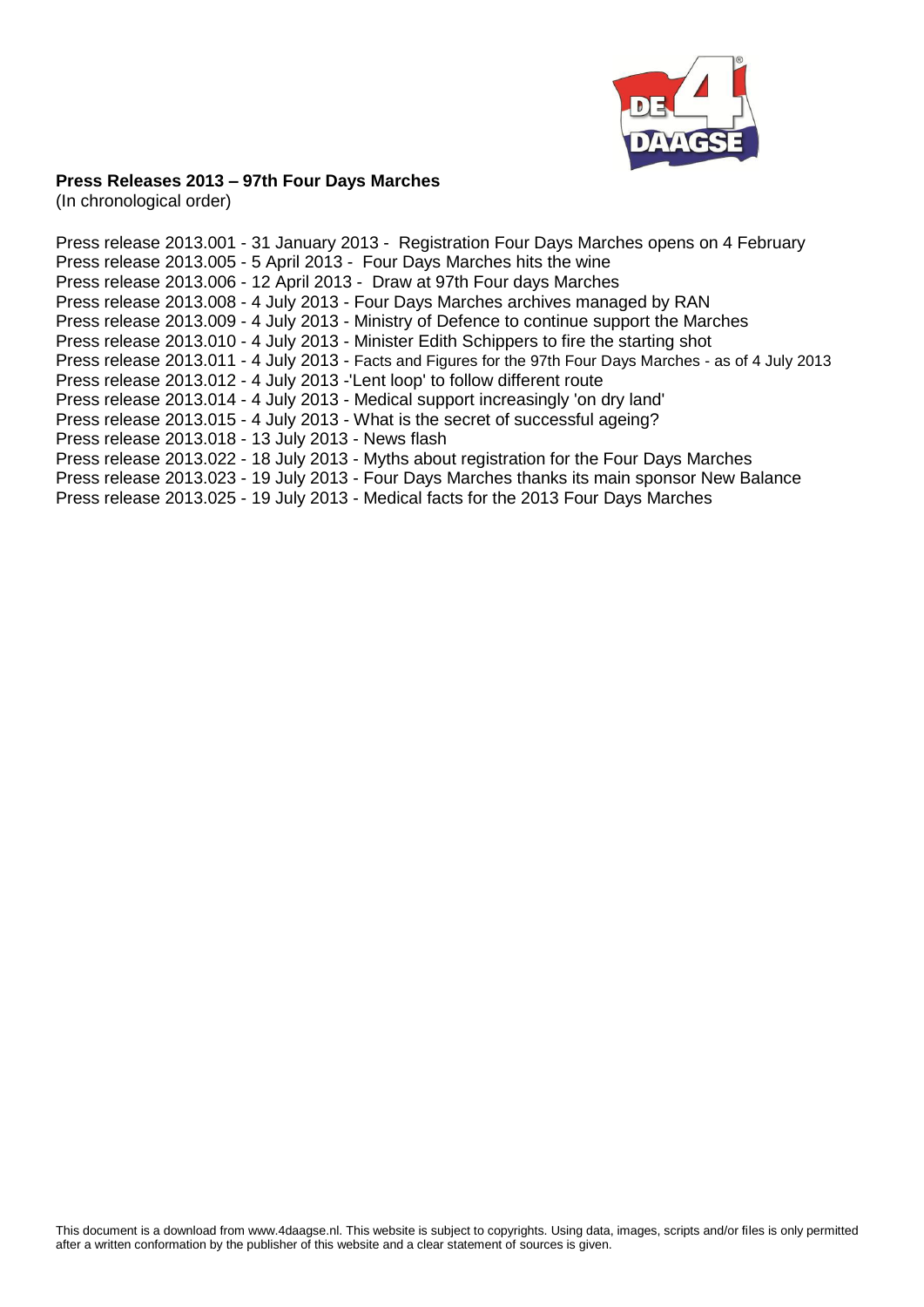

PressRelease2013.001, 31 January 2013

# **Registration 97th Four Days Marches opens 4 February**

[Registration f](http://www.4daagse.nl/en/register/registration.html)or the 97<sup>th</sup> International Four Days Marches Nijmegen, to be held from 16 to 19 July, opens on Monday 4 February.

The registration limit for the 97<sup>th</sup> Four Days Marches has been set at 46,000, 1,000 more registrations than in previous years. If the registration limit is exceeded, a draw will be held amongst first-time entrants, i.e. participants registering for reward 1.

The [registration fee f](http://www.4daagse.nl/en/register/payment-confirmation.html)or the 97<sup>th</sup> Four Days Marches has gone up by  $\epsilon$  2 to  $\epsilon$  50. Members of KNBLO-NL and NWB will benefit from a discount of € 5. Registration is only complete once the registration fee has been paid by credit card.

## **Two periods**

As usual, there will be two registration periods this year. Registration period 1 is from midnight at the beginning of Monday 4 February to midnight at the end of Friday 1 March inclusive. Only those who successfully completed the 96<sup>th</sup> Four Days Marches last year may register during this first period. Boys and girls who turn 12 in 2013 can also register during the first period.

Registration period 2 is from midnight at the beginning of Monday 4 March to midnight at the end of Friday 5 April inclusive. All others wishing to take part in the 97<sup>th</sup> Four Days Marches can register during the second period.

#### **Draw**

If necessary, a [draw w](http://www.4daagse.nl/en/register/draw-by-lot.html)ill be held on Friday 12 April amongst those wishing to participate in the Four Days Marches for the first time. Three groups will be exempt from the draw - those born in 2001, those who were excluded by the draw from taking part in the 95<sup>th</sup> and 96<sup>th</sup> Four Days Marches and those who register through Via Vierdaagse.

# **Cancellation**

Individual civilian participants will be entitled to cancel their registration in writing until midnight at the beginning of Wednesday 1 May. Any registration fee paid will then be returned after deduction of an administration fee  $(65)$ .

#### **Website**

Stichting DE 4DAAGSE is expecting 99% of walkers to register for the Four Days Marches online. The complete regulations applicable to the 97<sup>th</sup> Four Days Marches and registration can be consulted on the official Four Days Marches website [www.4daagse.nl.](http://www.4daagse.nl/)

# **Four Days Marches sponsored walk**

When registering for the 97<sup>th</sup> Four Days Marches on 4 February, participants can also take part in the Four Days Marches sponsored walk. Anyone who registers for the Four Days Marches can create a profile page at [www.devierdaagsesponsorloop.nl](http://www.devierdaagsesponsorloop.nl/) and choose a charity to raise money for through sponsorship.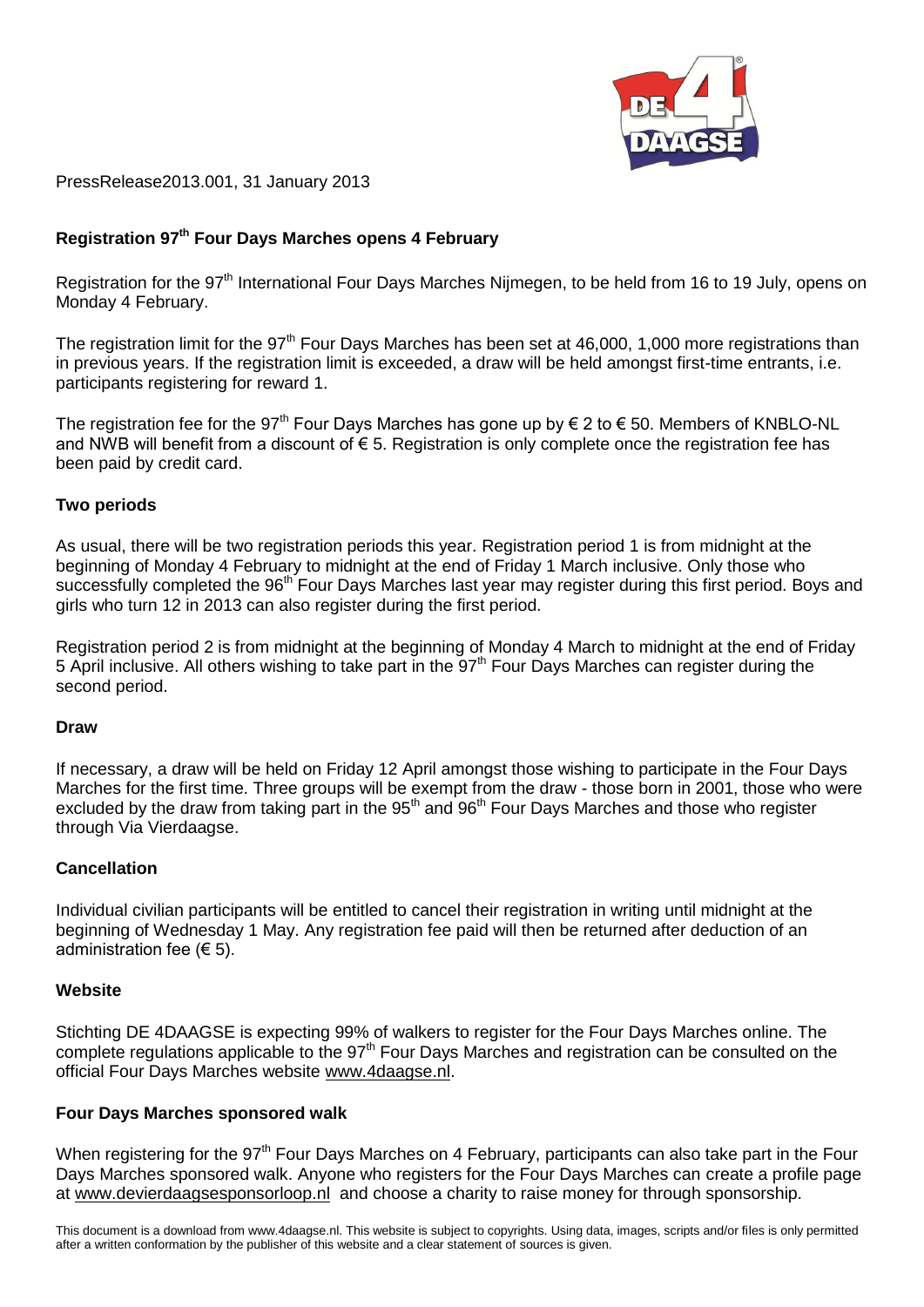

Creating a profile page on this site makes it easy for walkers to find sponsors and a charity, as well as facilitating the administrative side of things. What is more, the site comes with a guarantee that every last cent of the sponsor money will go the chosen charity.

# **Via Vierdaagse 2013**

Registration for the training and preparation programme [Via Vierdaagse 2013 o](http://www.viavierdaagse.nl/)pens at the same time as registration for the 97<sup>th</sup> Four Days Marches. With Via Vierdaagse, the Dutch walking association KNBLO-NL and Stichting DE 4DAAGSE aim to support up to 1,500 first-time entrants in achieving their first Four Days Marches Cross.

Only walkers who have never before achieved a Four Days Marches Cross and who are not yet members of KNBLO-NL can take part in Via Vierdaagse. Participation in Via Vierdaagse costs € 179 and this includes the registration fee for the  $97<sup>th</sup>$  Four Days Marches.

The withdrawal rate amongst Via Vierdaagse participants is significantly lower than amongst other first-time entrants. Participants in Via Vierdaagse 2012 gave the programme 8 out of 10 on average. Last year, the 1,500 places available had all been assigned within 3 days. Registration opens at midnight at the beginning of Monday 4 February at [www.viavierdaagse.nl,](http://www.viavierdaagse.nl/) where more information about the training and preparation programme can also be found.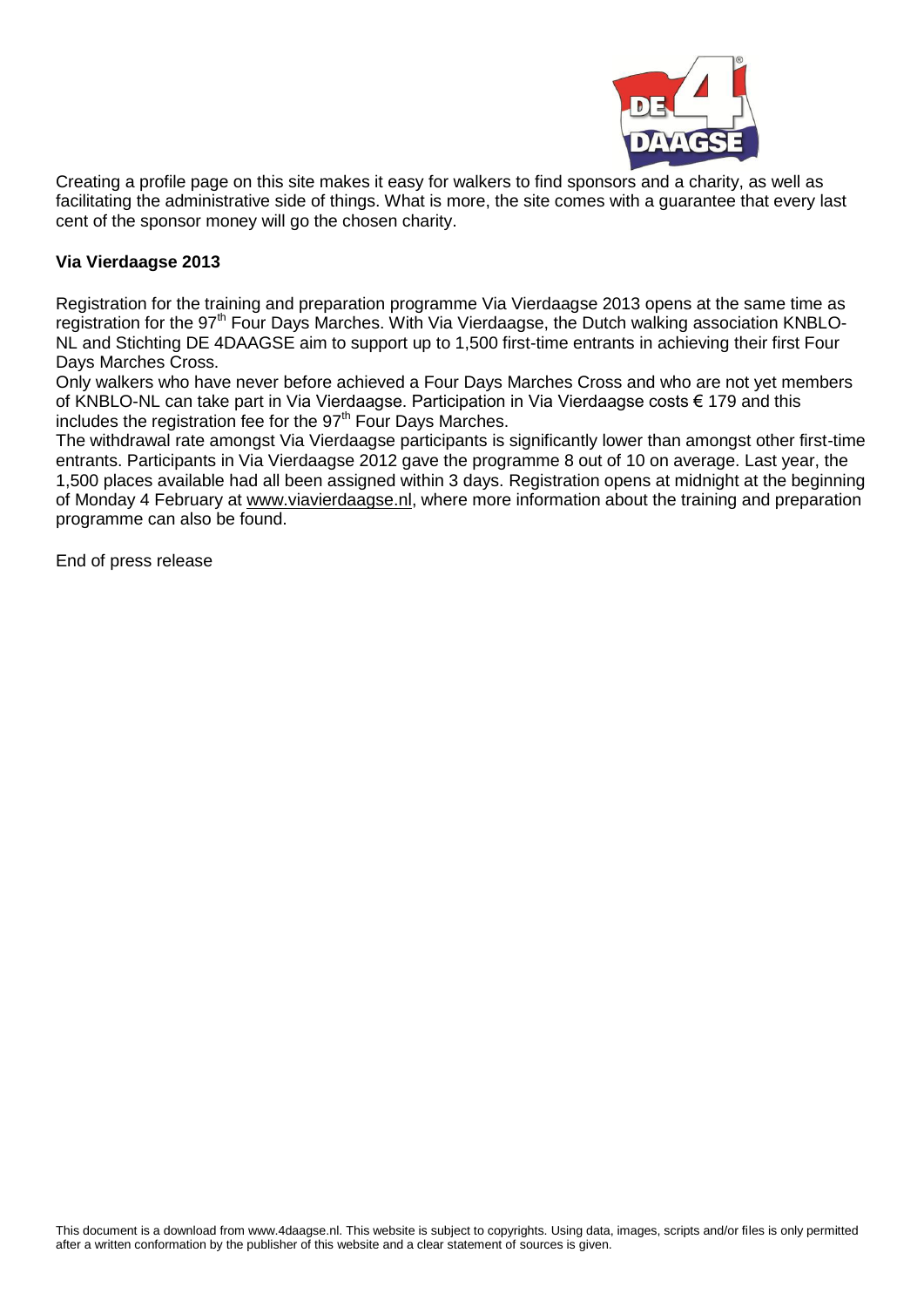

Press Release 2013.005, 5 April 2013

# **Four Days Marches hits the wine**

#### **New vineyard in Groesbeek as part of sustainability efforts**

The Four Days Marches is setting up a vineyard right on the Four Days Marches route along Grafwegen in the small village of Breedeweg, near Groesbeek. The first bottles of (white) wine from our very own Four Days Marches vineyard will be ready in 2016, to coincide with the 100th Four Days Marches.

The organic Four Days Marches vineyard will be set up under the expert supervision of Groesbeek winery De Colonjes as part of measures being taken to make top-class world event the Four Days Marches more sustainable.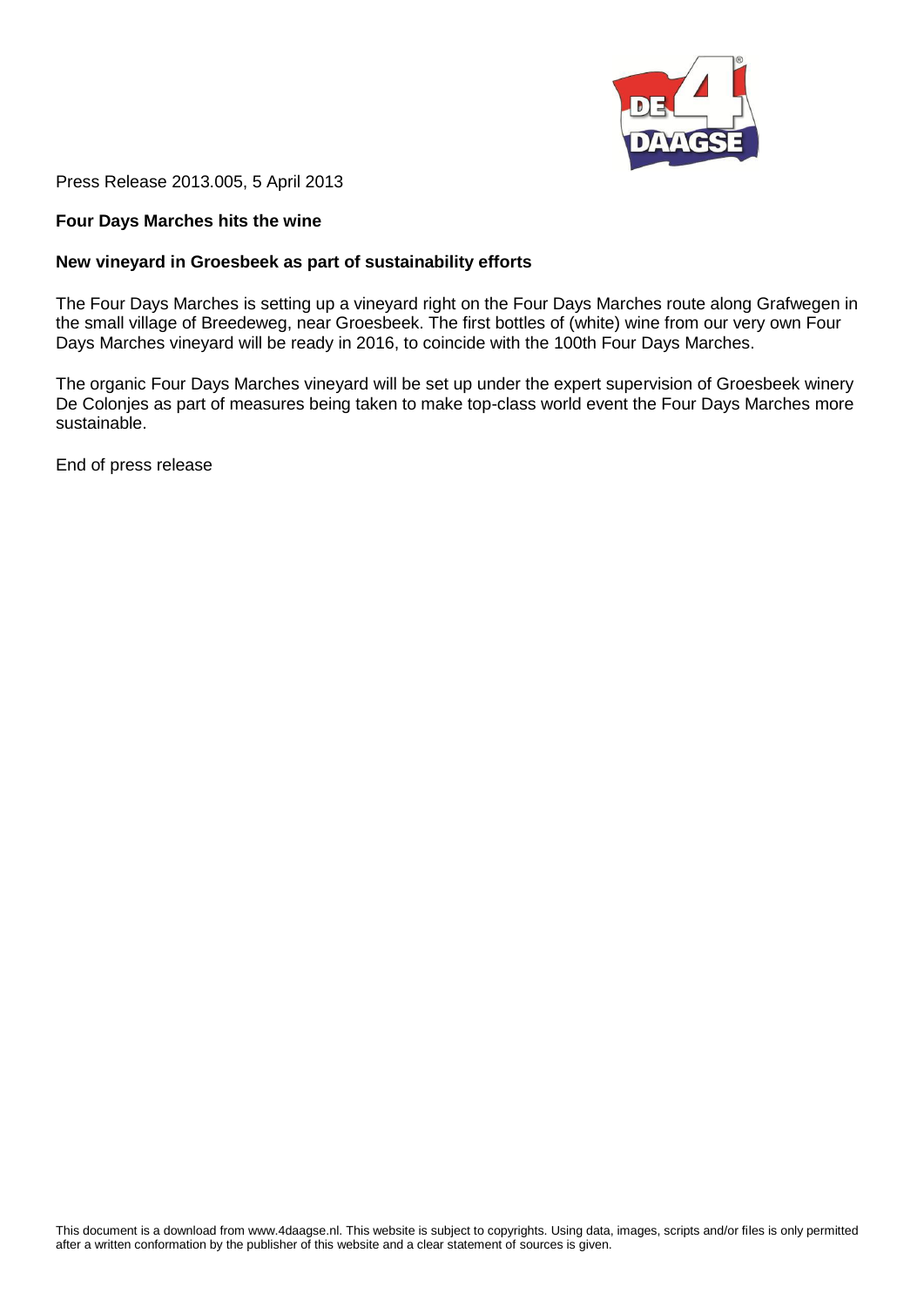

Press release 2013.006, 12 April 2013

# **4,314 First-time entrants miss out in draw**

## **Highest total number of registrations since 2005: over 50,000**

4,314 First-time entrants who registered for the 97th Four Days Marches were excluded by the draw this afternoon. In the end, 50,314 people signed up for the coming edition of the Four Days Marches, which is set to take place between 16 and 19 July, and for which a maximum of 46,000 starting tickets are available.

The total number of registrations for the upcoming edition of the famous walking event topped last year's tally by approximately 400. The number of first-time entrants stayed nearly the same in comparison to 2012.

#### **Duplicate registrations**

Before the draw under supervision of the notary took place, all duplicate and other incorrect registrations were removed from Stichting DE 4DAAGSE's registration file. The results will be announced at [www.4daagse.nl a](http://www.4daagse.nl/en/my-four-days.html)fter the draw and all participants will be informed personally of the outcome. Almost all walkers registered online and will therefore be notified by email, whereas the minority who sent in a paper registration form will be informed by post.

## **A comfortable walk**

So as to guarantee comfort and safety on the routes, Stichting DE 4DAAGSE has been aiming to have around 42,000 participants for years now. In order to come as close to this number as possible, 46,000 walkers are permitted to register. Experience and statistics show that, every year, around 10% of the walkers registered ultimately (have to) decide not to start the marches due to personal reasons.

#### **History**

A draw had to be performed for the first time in 2005, for the 89th Four Days Marches. 53,336 walkers registered in 2005 and the limit was 47,500.

The record for the most registrations received for the Four Days Marches (53,336) was set in 2005, whilst 2003 holds the record for the number of starters, when 44,812 walkers turned up for the first day of the Four Days Marches.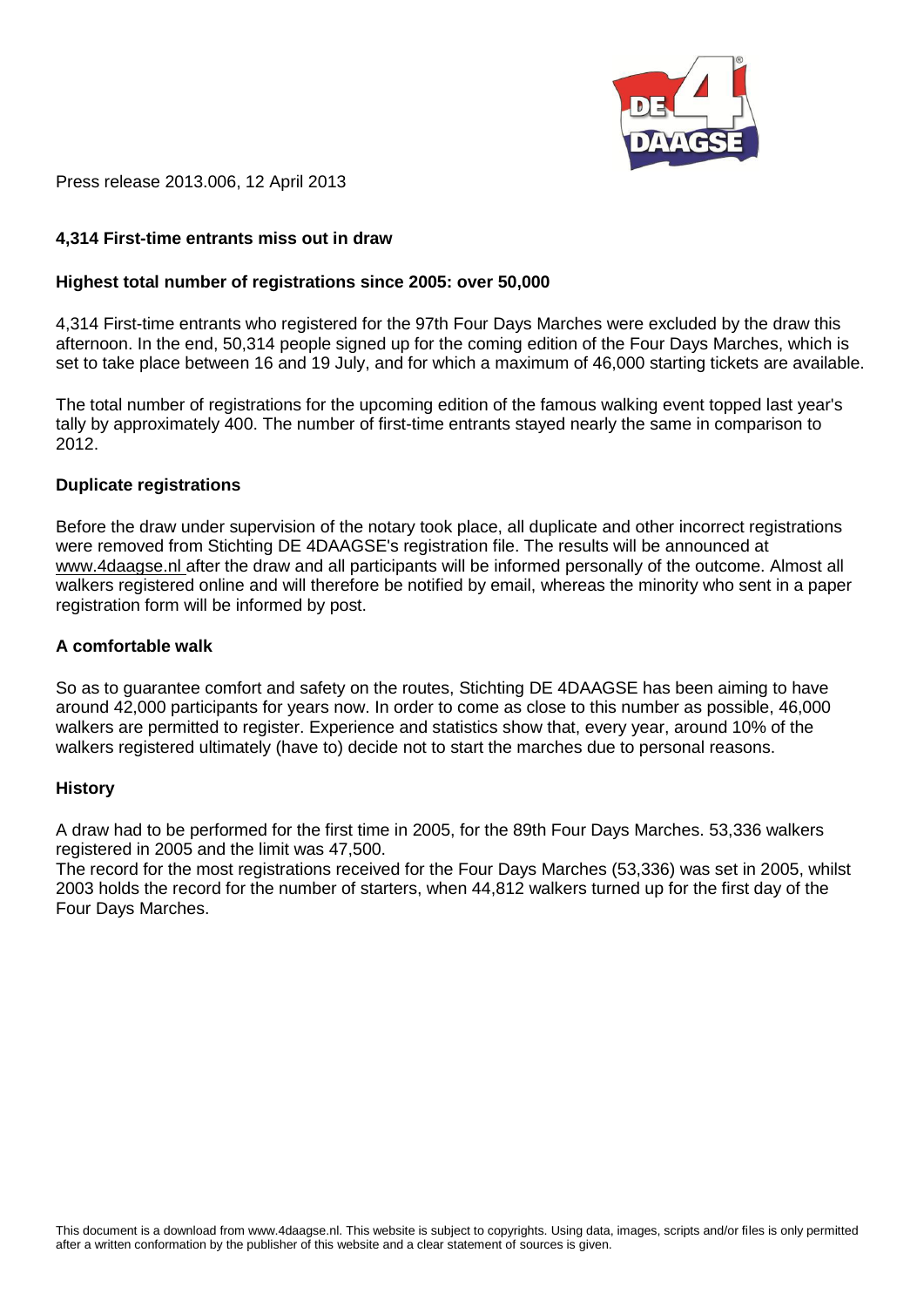

## **Figures**

| Year | Limit  | <b>Registrations</b> | <b>Starters</b> | <b>Draw</b> |
|------|--------|----------------------|-----------------|-------------|
| 2005 | 47,500 | 53,336               | 43,206          | Yes         |
| 2006 | 49,000 | 48,630               | 43,141          | <b>No</b>   |
| 2007 | 49,000 | 42,270               | 37,505          | <b>No</b>   |
| 2008 | 45,000 | 43,450               | 38,432          | <b>No</b>   |
| 2009 | 45,000 | 48,317               | 39,128          | Yes         |
| 2010 | 45,000 | 48,435               | 39,933          | Yes         |
| 2011 | 45,000 | 47,684               | 41,316          | Yes         |
| 2012 | 45,000 | 49,896               | 40,630          | Yes         |
| 2013 | 46,000 | 50,314               |                 |             |

# **Route change**

Preparations for the 97th Four Days Marches are running smoothly. So far, one major change has been made to the marching route. The 'Lent loop' has been scrapped from the route in the early hours of first day, the Day of Elst, as a result of construction and roadworks in the north of Nijmegen.

Walkers will now descend from the bridge over the River Waal along the slip road on the western side and, upon reaching Oosterhoutsedijk, will turn left onto Bemmelsedijk. After passing under the bridge, they will turn left again, taking the new cycle path and then Lentse Tuinstraat, Steltsestraat, Lentse Schoolstraat, Dorpsplein and Begoniastraat to end up back on the 'old' route.

A minor change has also been made to the second day's route through Wijchen. 30km and military 40km walkers will take St. Jorispad over the Arcus grounds to Valendrieseweg, ending up on their 'old' route. 50km and 40km walkers will also cross the Arcus grounds and take Campuslaan and St. Jorispad to end up on the 'old' route.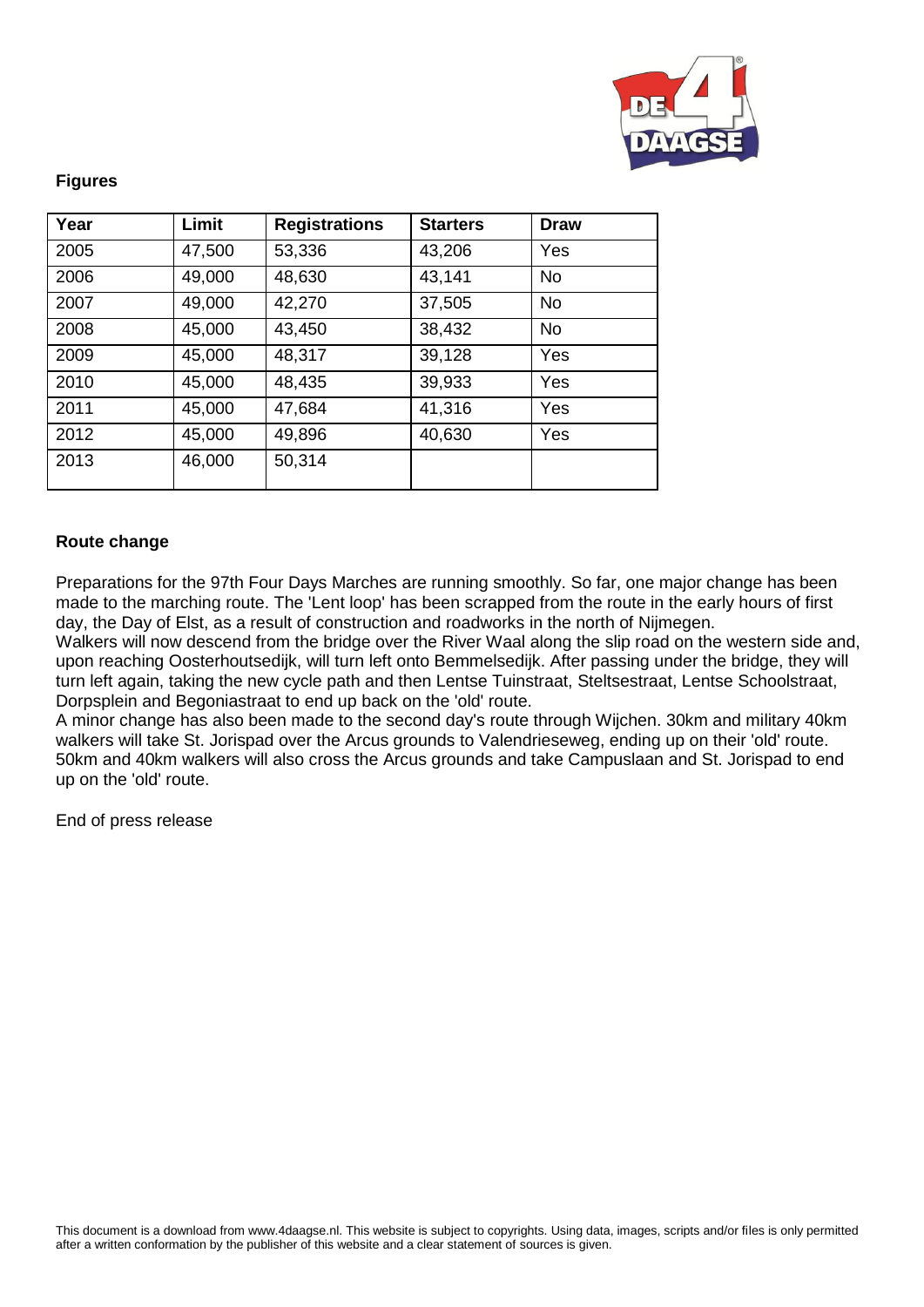

Press Release 2013.008, 4 July 2013

# **Four Days Marches archives managed by RAN**

#### **Extensive editing and stock-taking make old archives more accessible**

Just before the start of the 97th Four Days Marches and the 44th Four Days Festivities, the archives of the organising parties (Stichting DE 4DAAGSE, the Dutch walking association Koninklijke Nederlandse Bond voor Lichamelijke Opvoeding (KNBLO-NL) and Nijmegen's city centre committee Actief Comité Binnenstad Nijmegen (ACBN)) were transferred to the Nijmegen Regional Archive (RAN).

The Nijmegen Regional Archive took stock of and edited the entire collection prior to the official transfer, making the Four Days Marches archive a lot more accessible, even for people who do not deal with archives on a daily basis.

The archives transferred from Stichting DE 4DAAGSE, KNBLO-NL and ACBN are extremely important to the numerous walkers, Nijmegen residents and (sport) historians wanting to find out more about the history of the Four Days Marches and Four Days Festivities or reminisce over the thousands of photos that the archive features.

Nijmegen is inextricably linked with the Four Days Marches and Four Days Festivities. Anyone wanting to find out things such as when a family member first took part in the marches, why the 'Is het hier oorlog' (Is there a war here?) walking group protested, when the Four Days Marches first went through Grave or which artists performed during the Four Days Festivities of 1974 can find all the information they need at Nijmegen Regional Archive. RAN is also the place to go to browse through thousands of digital Four Days Marches photos.

The archive is open to all interested parties during the week of the Four Days Marches (except on Friday). More information about the history of the Four Days Marches and Four Days Festivities, along with references to the archives and images, is available at [www.hvng.nl/vierdaagse.](http://www.hvng.nl/vierdaagse)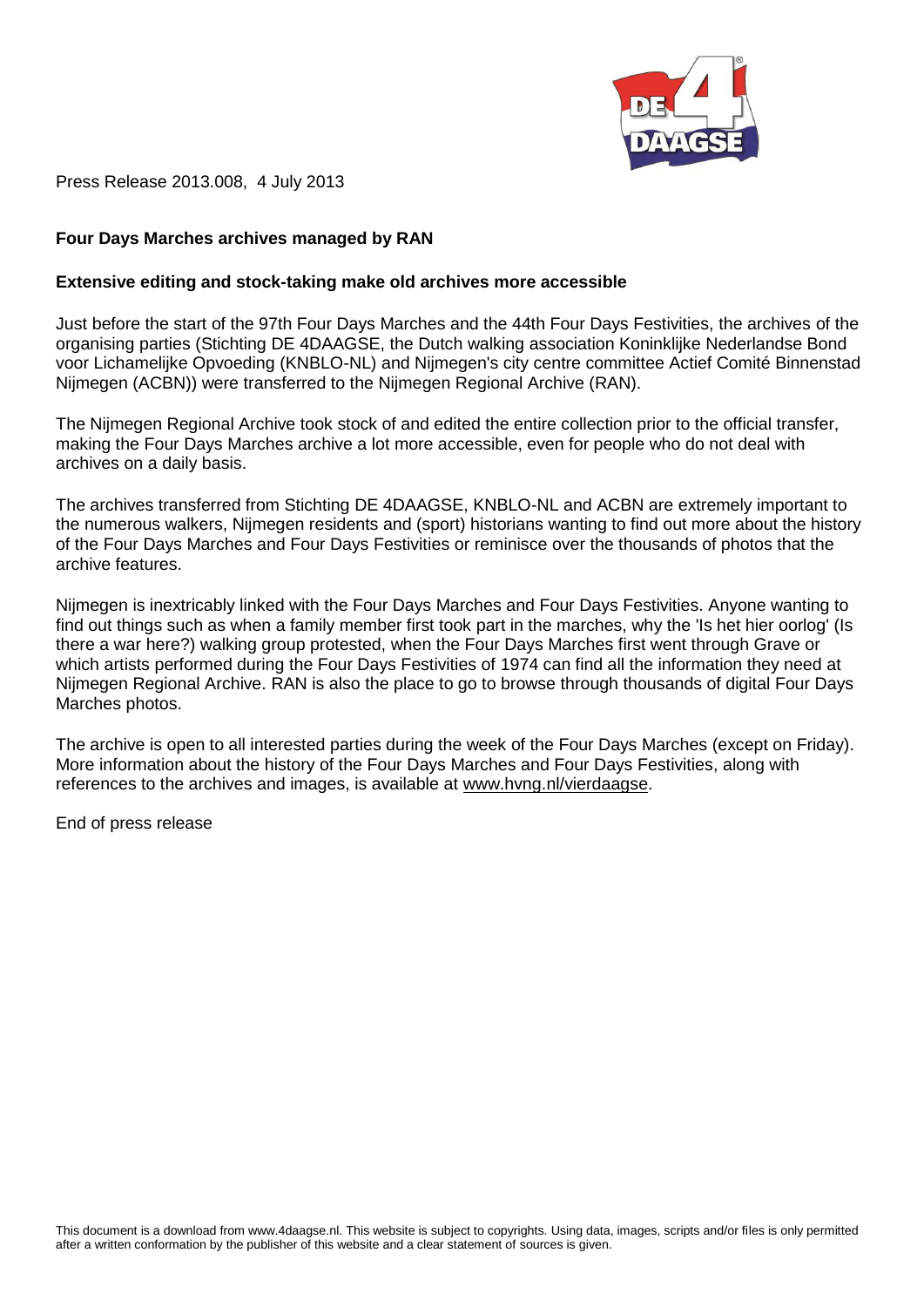

Press Release 2013.009, 4 July 2013

## **Ministry of Defence to continue support the Marches**

#### **Minister Hennis-Plasschaert announces new agreement up to and including 2017**

"We can't just go around thoughtlessly scrapping traditions, but the fact of the matter is that the Ministry of Defence is currently going through a very difficult period and is facing numerous objectives. However, we will continue to support the Four Days Marches for the time being. The Ministry of Defence's contribution is guaranteed until at least 2017."

In the 2013 Four Days Marches Magazine, published on 4 July, the Minister of Defence, Jeanine Hennis-Plasschaert, confirms that her ministry will continue to support the Nijmegen Four Days Marches until at least 2017. The minister "would have been 'extremely embarrassed' if her ministry's support of the Four Days Marches had had to be completely abandoned as a result of austerity measures", according to her comments in the magazine.

At the same time, the Ministry of Defence announced a new agreement, sealing the collaboration between the Ministry of Defence, Stichting DE 4DAAGSE and Nijmegen City Council. The agreement will be presented at Camp Heumensoord on Wednesday 17 July 2013 and signed by the parties involved, who will also say a few words.

#### In good shape

In the interview in the Four Days Marches Magazine, Minister Hennis stated that her Ministry's continued support of the event is not purely based on tradition. "There are plenty of other issues that are possibly even more important," she explains. "In order to make global efforts for peace, safety and prosperity, you have to be in good shape in every sense."

The Minister also recognises the importance of the Four Days Marches for her Ministry's image. She says: "The Ministry of Defence is getting smaller, compulsory military service has been abolished and the last war in the Netherlands was more than 65 years ago. A lot of people see defence as something that happens far from home. The Four Days Marches is a unique event in which military servicemen and civilians walk side by side. I think it is important that we emphasise the military foundation."

#### Relieved

Chairman of Stichting DE 4DAAGSE Johan Willemstein's initial response was one of immense relief and contentment with the new agreement. "We realise that the Ministry of Defence is no longer able to provide such lavish support as it has done in the past. However, the fact that the Ministry has decided to continue supporting the Four Days Marches, despite the major austerity measures it is facing, shows that The Hague sees the Four Days Marches as a professional, reliable organisation. This is an image we can rightly be proud of."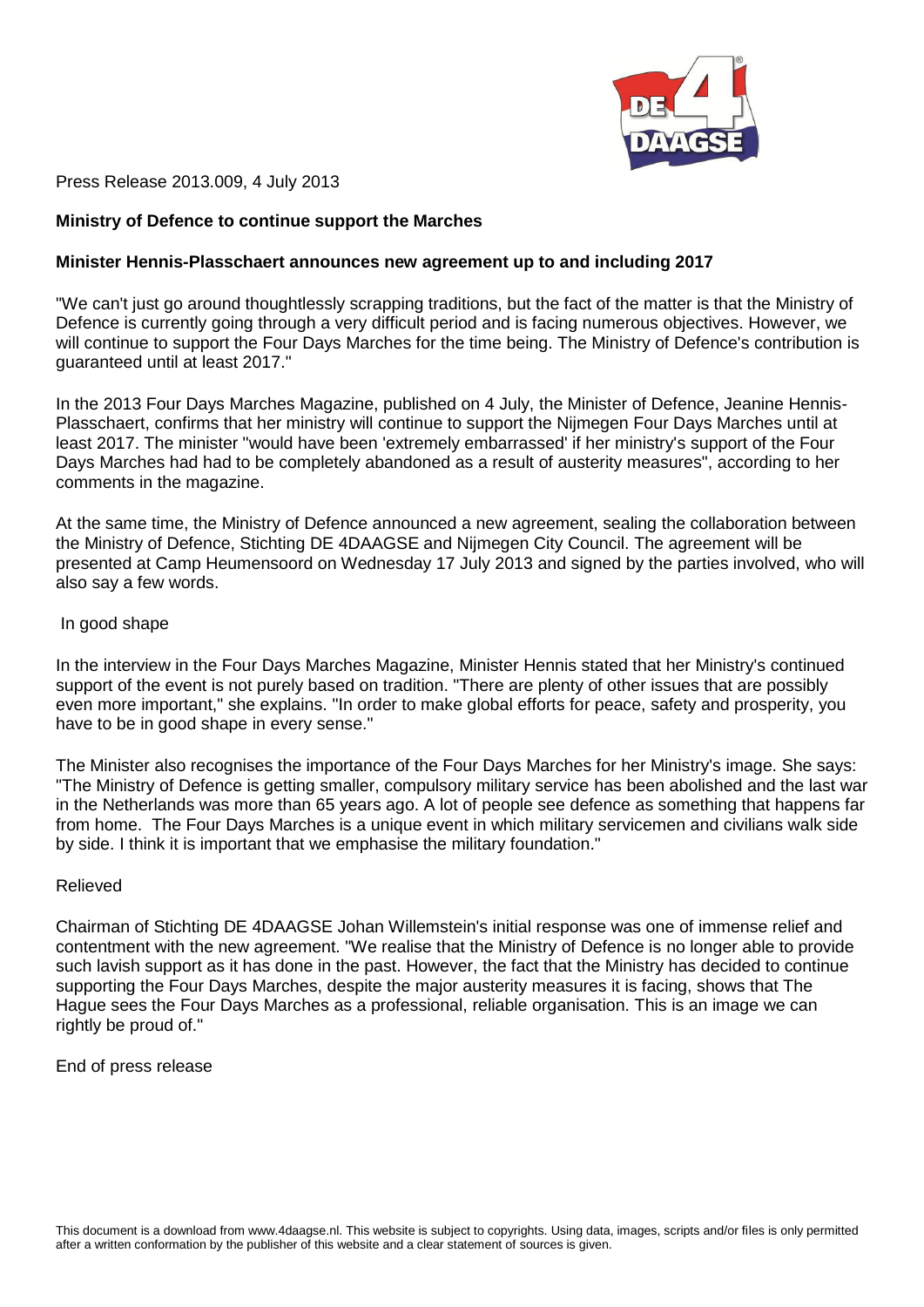

Press release 2013.010, 4 July 2013

# **Minister Edith Schippers to fire the starting shot**

For the first time in the Four Days Marches' long history, the Minister of Health, Welfare and Sport will fire the starting shot. Edith Schippers will fire the shot on Tuesday 16 July so that walkers can start the 97th Four Days Marches.

"People take part because they want to enjoy a walk, because they want to have fun together, and because they want to achieve that cross. They put in a lot of training and as a result, improve their fitness, lose weight or simply feel better about themselves. That is the best reward of all, and as a minister of public health, I can only be pleased with people taking care of themselves," says Schippers.

"Of course, everyone wants to stay healthy for as long as possible. Regular sport and exercise help. Some people play football in the park with friends every week or cycle, and others go out for a walk. The nice thing about walking is that you can carry on doing it at advanced ages, and you can do it on your own, listening to your iPod or in a group. The Nijmegen Four Days Marches really are a lot fun and that is contagious - other people start thinking, I want to do that too! I want to achieve that cross as well. Sources of inspiration are important."

Minister Schippers will literally fire the starting shot for the 50km walkers at 04.00 hrs on Tuesday 16 July. At 05.15 hrs she will support the starting team, performing the start scan for the first group of 40km walkers. In between, the minister will be treated to a look behind the scenes of the organisation of the Four Days Marches, as well as talking to several volunteers from Stichting DE 4DAAGSE's Executive Committee.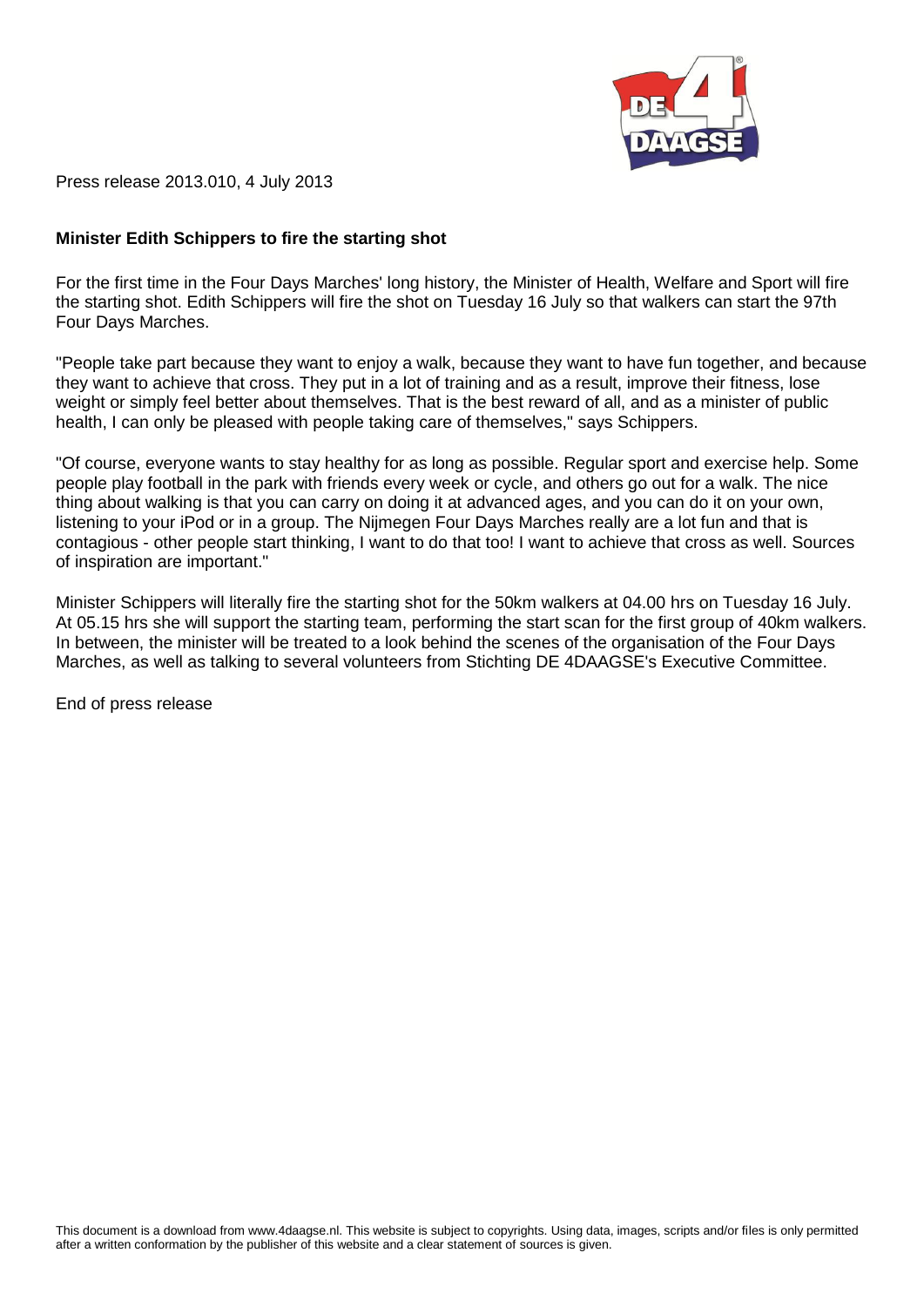

Press Release 2013.011, 4 July 2013

# **Facts and Figures for the 97th Four Days Marches**

# as of 4 July 2013.

| 1. Barometer data                                   | 2012   | 2013   |
|-----------------------------------------------------|--------|--------|
| Number of registrations                             | 49,896 | 50,314 |
| Number excluded by the draw                         | 4,896  | 4,314  |
| Number of cancellations/starting tickets reassigned | 784    | N/A    |
| Number of registrations                             | 45,000 | 46,000 |
| No-shows                                            | 3,528  |        |
| Number turned up and registered in Nijmegen         | 41,472 |        |
| Withdrawals/non-starters on 1 <sup>st</sup> day     | 317    |        |
| Completed 1 <sup>st</sup> day                       | 40,313 |        |
| Withdrawals/non-starters on 2 <sup>nd</sup> day     | 908    |        |
| Completed $2^{nd}$ day                              | 39,405 |        |
| Withdrawals/non-starters on 3 <sup>rd</sup> day     | 935    |        |
| Completed 3 <sup>rd</sup> day                       | 38,470 |        |
| Withdrawals/non-starters on 4 <sup>th</sup> day     | 326    |        |
| Completed the Four Days Marches                     | 38,144 |        |

# 2. Number of military participants

The number of military participants registered is 5,000 (as of 1 July 2013).

| Military registrations: number of nationalities = 36 (as of 1 July 2013). |  |  |  |
|---------------------------------------------------------------------------|--|--|--|
|                                                                           |  |  |  |

| Afghanistan    | Aruba              | Australia      | Austria               |
|----------------|--------------------|----------------|-----------------------|
| Belgium        | Canada             | Curaçao        | <b>Czech Republic</b> |
| <b>Denmark</b> | Estonia            | Fiji           | Finland               |
| France         | Germany            | Guam           | Ireland               |
| Italy          | Kosovo             | Kyrgyzstan     | Luxembourg            |
| Nepal          | <b>Netherlands</b> | Nigeria        | Norway                |
| Philippines    | Poland             | Portugal       | <b>Puerto Rico</b>    |
| Russia         | Saint Lucia        | South Africa   | Spain                 |
| Sweden         | Switzerland        | United Kingdom | <b>United States</b>  |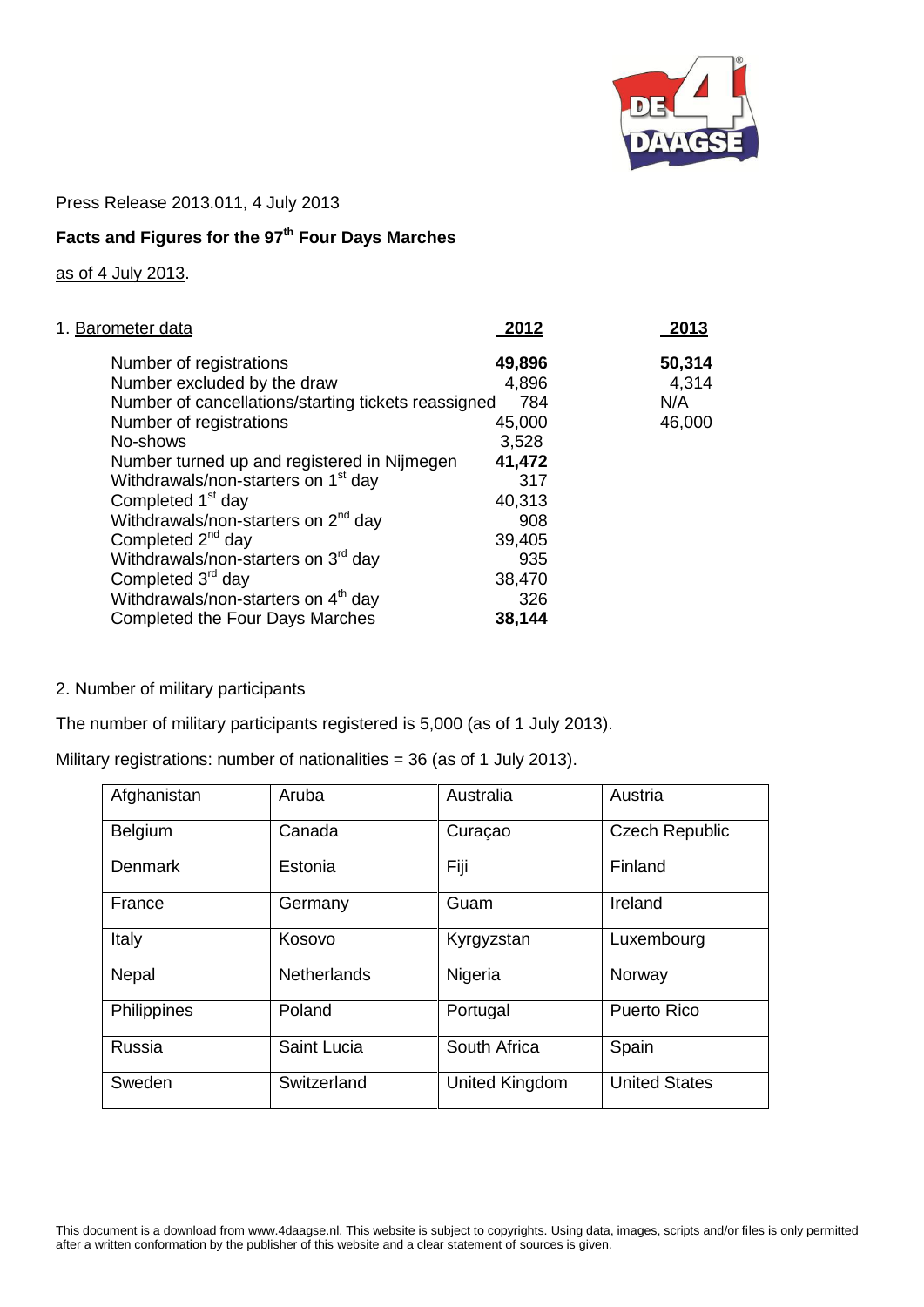

# 3. Number of nationalities

The total number of different nationalities taking part in the 97<sup>th</sup> Four Days Marches is 77 (as of 1 July 2013).

Civilian registration: number of nationalities = 71.

| Afghanistan            | Argentina             | Aruba           | Australia             |
|------------------------|-----------------------|-----------------|-----------------------|
| Austria                | <b>Belarus</b>        | Belgium         | Bermuda               |
| Bosnia-<br>Herzegovina | <b>Brazil</b>         | <b>Bulgaria</b> | Canada                |
| China                  | Croatia               | Curaçao         | <b>Czech Republic</b> |
| <b>Denmark</b>         | Dominican<br>Republic | East Timor      | Estonia               |
| Finland                | France                | Germany         | Ghana                 |
| Greece                 | Haiti                 | Hungary         | Hong Kong             |
| Ireland                | India                 | Indonesia       | Iraq                  |
| Israel                 | Italy                 | Japan           | Kazakhstan            |
| Kosovo                 | Latvia                | Lithuania       | Luxembourg            |
| Macedonia              | Malaysia              | Mexico          | Monaco                |
| Netherlands            | Nepal                 | New Zealand     | Nigeria               |
| Norway                 | Poland                | Portugal        | Romania               |
| Russia                 | Rwanda                | Senegal         | Serbia                |
| Singapore              | Slovakia              | South Africa    | South Korea           |
| Spain                  | Sweden                | Switzerland     | Suriname              |
| Thailand               | Turkey                | Ukraine         | <b>United Kingdom</b> |
| <b>United States</b>   | <b>Uzbekistan</b>     | Zimbabwe        |                       |

4. Oldest and youngest participants (m/f) **registered** from the Netherlands and from abroad in 2013

The youngest participant in the 97<sup>th</sup> Four Days Marches is Myra Kleijne of Heemskerk, born on 31 December 2001. This first-time entrant will be taking part in the 30 kilometre event.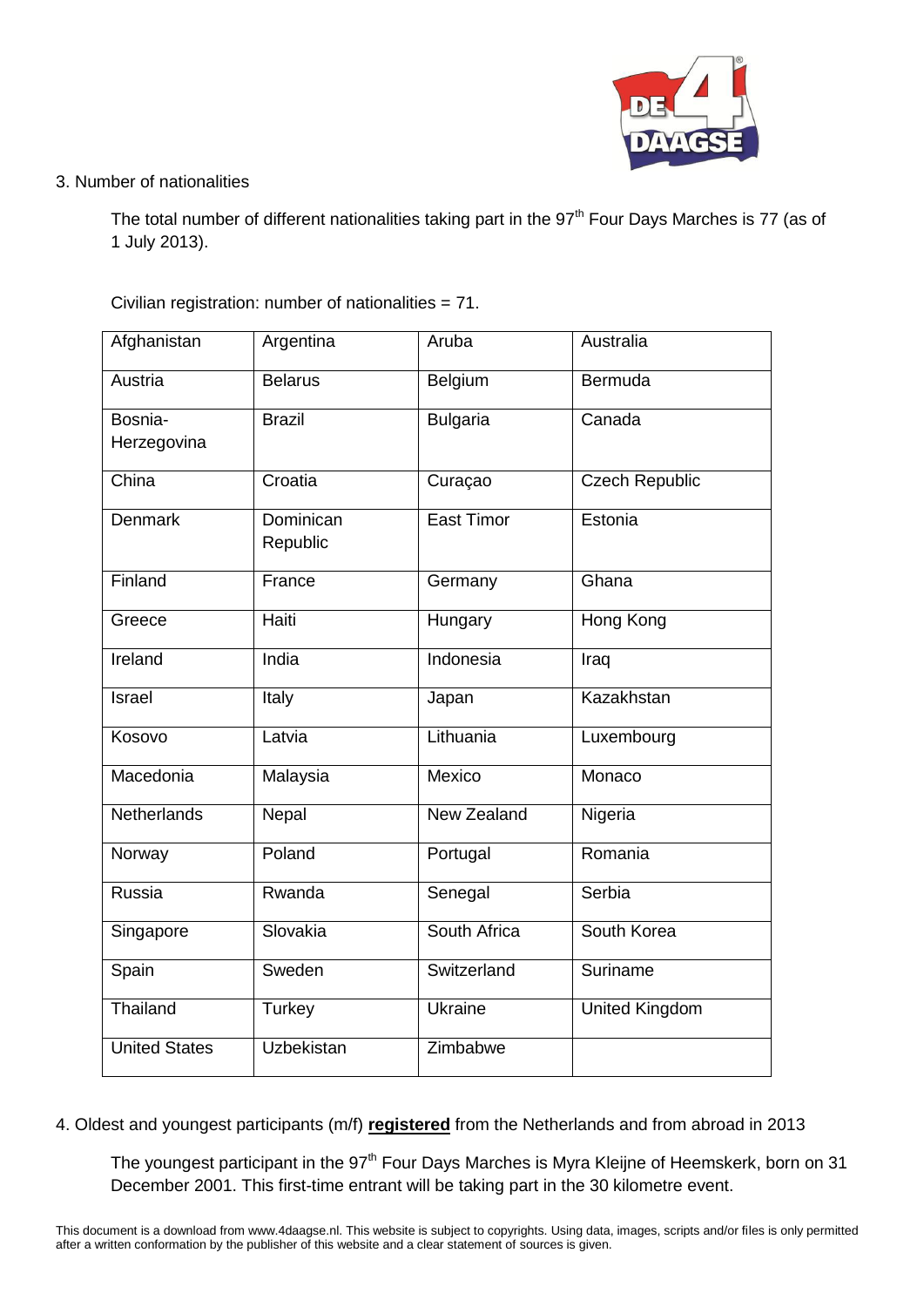

The youngest male participant is Pepijn van Leeuwarden (born 29/12/2001) of Nijmegen.

The youngest female participant from abroad is Julia Lagarden (born 11/07/2001) of Kranenburg, Germany. The youngest male participant from abroad is Mads Grøn Veggerby (born 15/05/2001) of Ringsted, Denmark.

The four oldest participants in the  $97<sup>th</sup>$  Four Days Marches were all born in 1923. Three of them are Dutch. They are a resident of Zoetermeer (21<sup>st</sup> reward) who wishes to remain anonymous, Mr Herman Dubie (16<sup>th</sup> reward) of Amsterdam and Mr Jan Zwijnen (33<sup>rd</sup> reward) of Huizen. Mr Yrjö Saraste of Helsinki, Finland, who is hoping to gain his 21<sup>st</sup> reward, is also one of the four oldest participants. All four senior citizens will be taking part in the 30 kilometre event.

The oldest participant taking part in the 50 kilometre event is Mr J. van Rijn (33 $^{rd}$  reward) of Voorburg.

# 5. Oldest first-time entrants (m/f) from the Netherlands and from abroad in 2013

The oldest first-time entrant registered for the  $97<sup>th</sup>$  Four Days Marches is 83-year-old Mr Niek Dekker of Delden. He will be taking part in the 30 kilometre event. The oldest first-time entrant from abroad is 79-year-old Mr Karl Gemmricher of Nieder-Neisen, Germany.

6. Record walkers m/f

| Highest reward for a Dutch male                                                   | $= 66$ L. M. G. van der Lans of Nijmegen<br>Distance 40km              |
|-----------------------------------------------------------------------------------|------------------------------------------------------------------------|
| Highest reward for a Dutch female                                                 | $= 62$ M. L. A. R. van Waterschoot, of<br>Kloosterzande, Distance 30km |
| Highest reward for an international male                                          | $=$ 50 Donald Cowan of the United Kingdom<br>Distance 30km             |
| Highest reward for an international female $= 45$ M. J. I. H. Distel-Koutstaal of | Switzerland, Distance 30km                                             |

7. Number of people entering for reward (total 46,000 including military participants, as of 1 July 2013)

Reward 10: 1,297 participants (500 females, 797 males)

Reward 25: 239 participants (62 females, 177 males)

Reward 40: 34 participants (8 females, 26 males)

Reward 50: 10 participants (3 females, 7 males)

Reward 51: 13 participants (1 female, 12 males)

Reward 52: 9 participants (2 females, 7 males)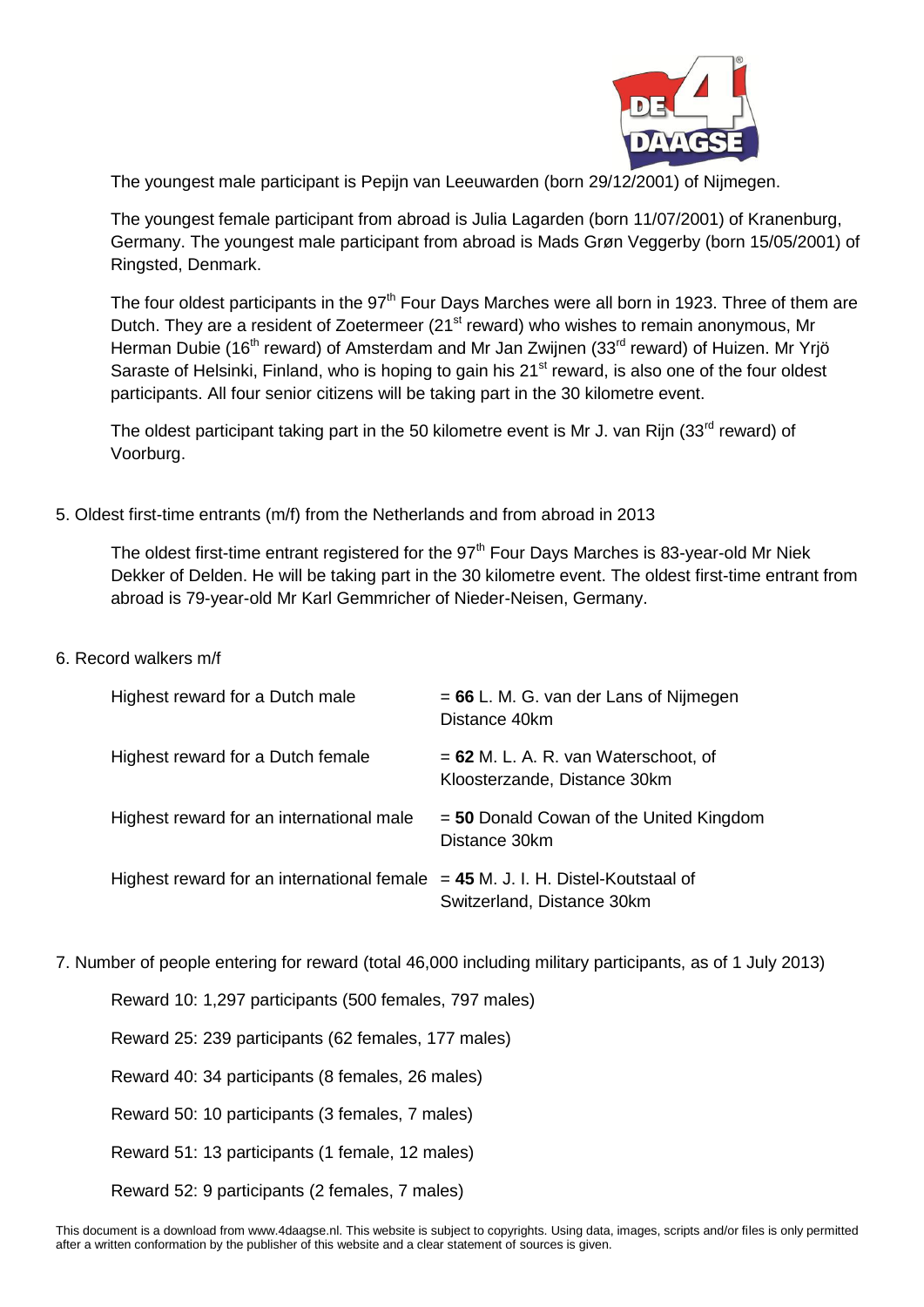

Reward 53: 1 participant (1 male)

Reward 54: 1 participant (1 male)

Reward 55: 5 participants (1 female, 4 males)

Reward 56: 1 participant (1 male)

Reward 57: 2 participants (2 males)

Reward 58: 1 participant (1 male)

Reward 59: 1 participant (1 male)

Reward 60: 0 participants

Reward 61: 1 participant (1 male)

Reward 62: 1 participant (1 female)

Reward 63: 0 participants

Reward 64: 1 participant (1 male)

Reward 65: 0 participants

Reward 66: 1 participant (1 male)

8. Age spread (total 46,000, as of 1 July 2013, including military participants)

| Age category | registrations | percentage |
|--------------|---------------|------------|
| $11 - 20$    | 3,141         | 6.83%      |
| $21 - 30$    | 6,631         | 14.41%     |
| $31 - 40$    | 4,611         | 10.02%     |
| $41 - 50$    | 6,849         | 14.89%     |
| $51 - 60$    | 11,185        | 24.32%     |
| $61 - 70$    | 10,547        | 22.93%     |
| $71 - 80$    | 2,866         | 6.23%      |
| $81 - 90$    | 170           | 0.37%      |
| $91 - 100$   | 0             | N/A        |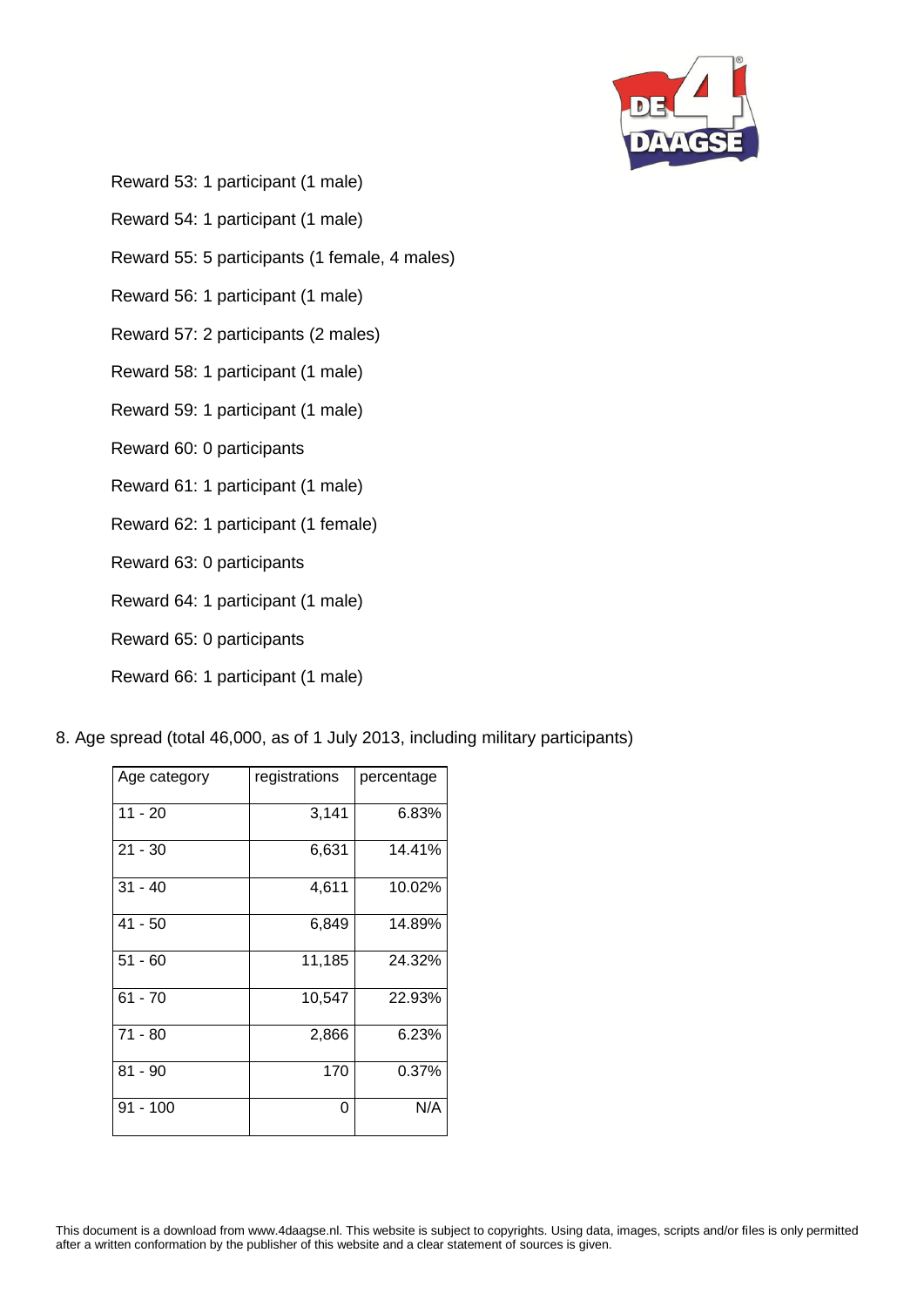

9. Gender spread (total 46,000, including military participants, as of 1 July 2013)

Of all 46,000 people currently registered, 27,421 (=59.62%) are male and 18,579 (=40.38%) are female.

10. Numbers for each distance (46,000, including military participants, as of 1 July 2013)

Individual civilian registrations: 39,379

30km (individual) =  $10,538$  (=26.76% of the civilian registrations)

40km (individual) =  $19,876$  (=50.47% of the civilian registrations)

40km (individual + marching kit) =  $0$ 

50km (individual) =  $8,965$  (=22.77% of the civilian registrations)

Civilian group registrations: 1,621

 $30km$  (group) = 106 (=6.54% of the civilian group registrations)

40km (group) =  $915$  (=56.45% of the civilian group registrations)

40km (group + marching kit) =  $0$ 

50km (group) =  $600$  (=37.01% of the civilian group registrations)

Military individual registrations: 1,852

 $30km$  (individual) = 0

40km (individual) = 508 (=27.43% of the military individual registrations)

40km (individual + marching kit) = 1,309 (=70.68% of the military individual registrations)

50km (individual) =  $35$  (=1.89% of the military individual registrations)

Military group registrations: 3,148

 $30km$  (group) = 0 40km (group) =  $663$  (= $21.06\%$  of the military group registrations) 40km (group + marching kit) = 2,485 (=78.94% of the military group registrations)

 $50km$  (group) = 0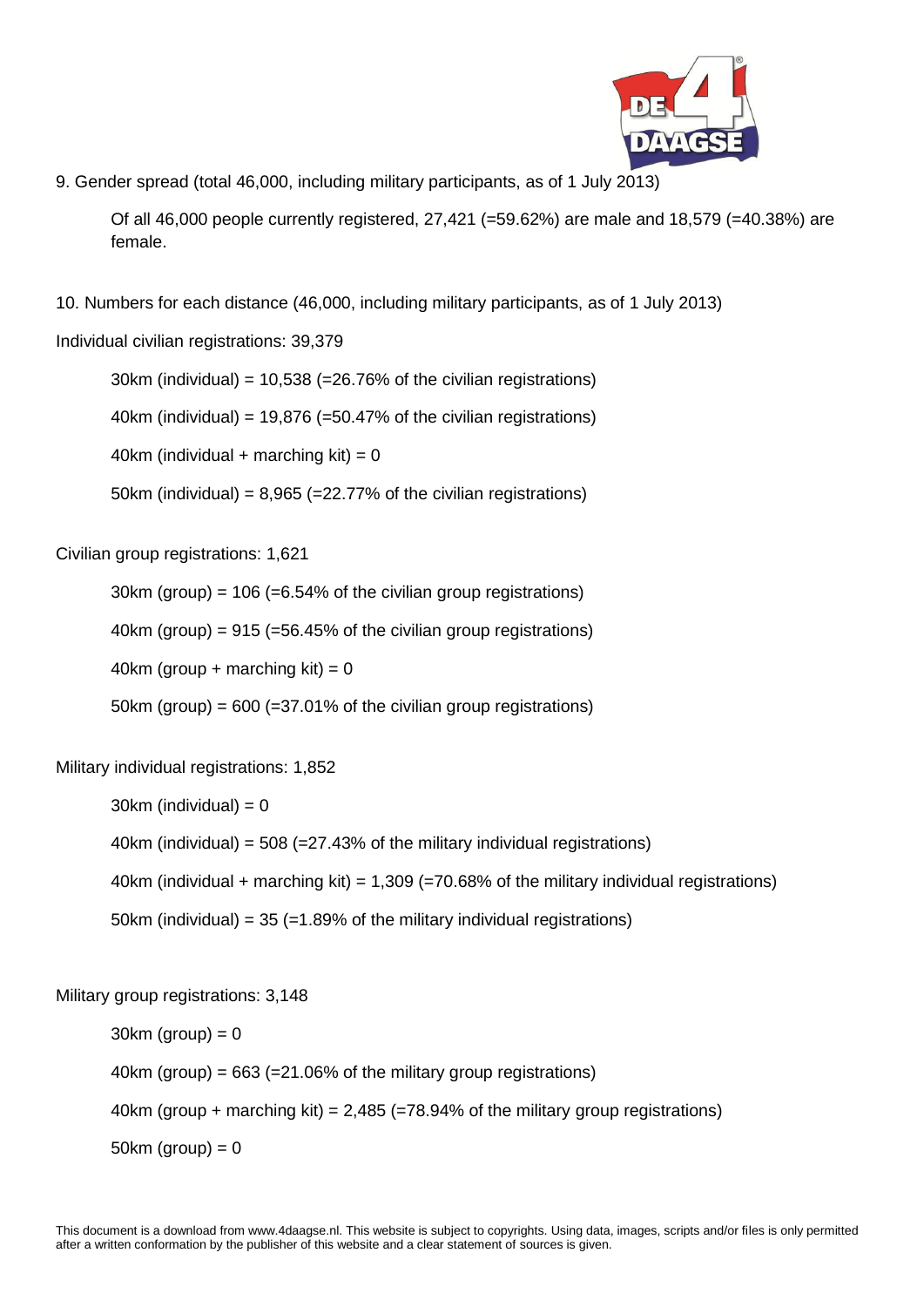

11. Number of participants from NL/abroad (total 46,000 including military participants, as of 1 July 2013)

In total, 14.47% (=6,657) of the participants registered is from abroad. 19.47% (=5,338 of 27,421) of the males is from abroad,  $7.10\%$  (= 1,319 of 18,579) of the females is from abroad.

12. Number of people born in 2001

364 people (411 in 2012) born between 1 January 2001 and 31 December 2001 inclusive have registered, of which 203 boys and 161 girls. 253 of them will be accompanied (141 boys and 112 girls).

13. Number of first-time entrants (total 46,000 including military participants, as of 1 July 2013)

The number of civilian participants registered for reward 1 is 13,009. The number of military participants registered for reward 1 is 3,373.

14. Number of people registered with Via Vierdaagse training programme

1,500 people have registered with the training programme Via Vierdaagse.

# 15. Draw

The total number of registrations after closure of the second registration period was 50,314. 4,314 people were therefore excluded by the draw.

16. KNBLO-NL/NWB (total 46,000 including military participants, as of 1 July 2013)

The number of KNBLO-NL members registered is: 11,924. The number of NWB members registered is 1,517.

17. Number of participants who registered and successfully completed the Four Days Marches up to and including the 97<sup>th</sup> edition

Barometers up to and including 2013 put the total number of people ever to have registered for the Four Days Marches at 1,608,300. The total number of people to have completed the Four Days Marches up to and including 2012 is 1,410,912.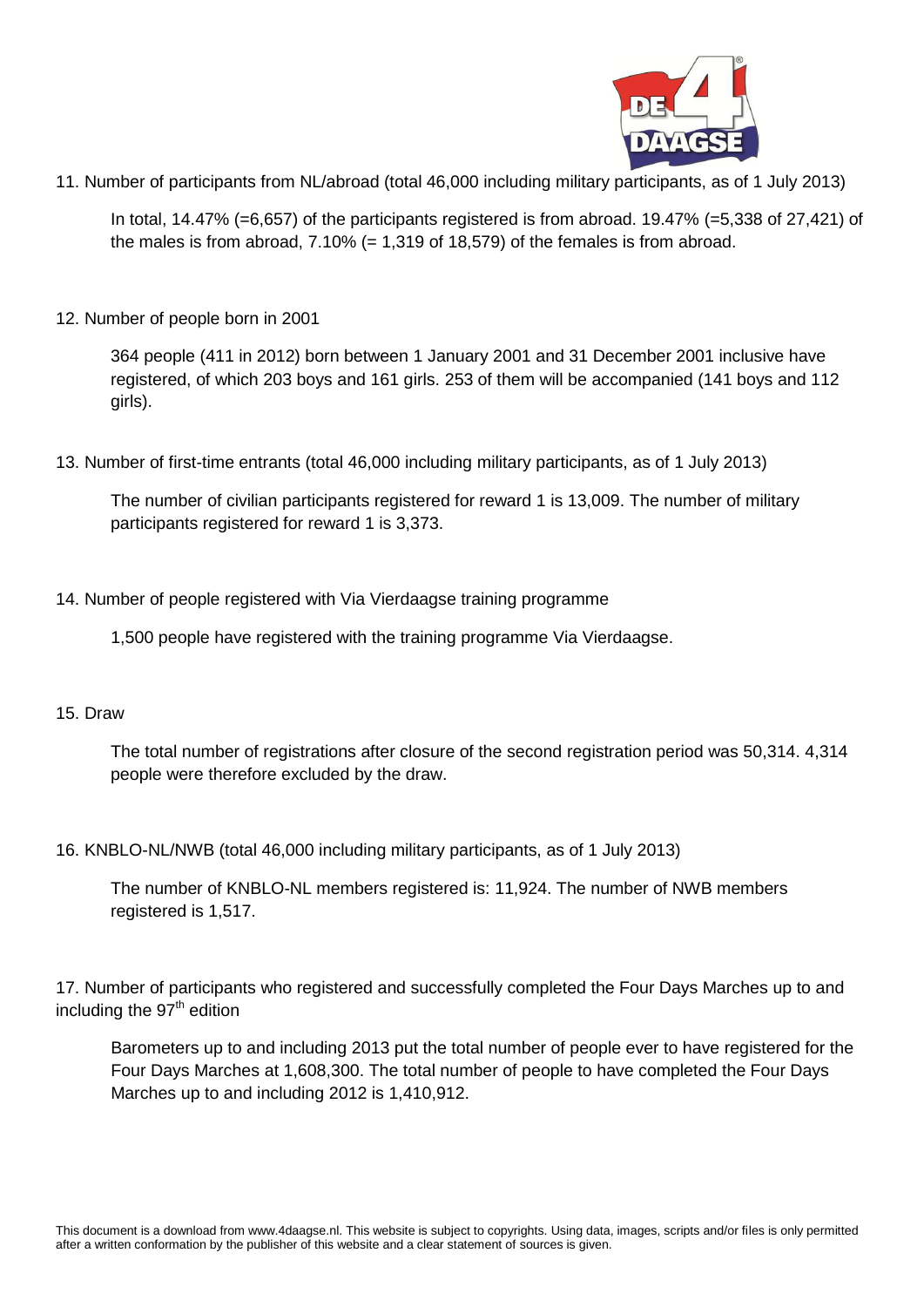

18. Number of participants resident in the Netherlands (total including military participants, as of 1 July 2013) from each province, men and women:

Drenthe: total 811 participants, 449 men and 362 women Flevoland: total 645 participants, 412 men and 233 women Friesland: total 821 participants, 439 men and 382 women Gelderland: total 11,027 participants, 6,255 men and 4,772 women Groningen: total 634 participants, 346 men and 288 women Limburg: total 2,279 participants, 1,310 men and 969 women Noord-Brabant: total 7,818 participants, 4,229 men and 3,589 women Noord-Holland: total 3,729 participants, 2,111 men and 1,618 women Overijssel: total 2,283 participants, 1,234 men and 1,049 women Utrecht: total 2,558 participants, 1,488 men and 1,070 women Zeeland: total 668 participants, 362 men and 306 women Zuid-Holland: total 6,038 participants, 3,419 men and 2,619 women

19. Number of participants (total including military participants, as of 1 July 2013) from each en-route municipality, based on postcode district, men and women:

Nijmegen, 6500 - 6546: 2,369 participants, of which 1,313 men and 1,056 women Elst, 6660 - 6662: 307 participants, of which 174 men and 133 women Wijchen, 6600 - 6605: 547 participants, of which 324 men and 223 women Groesbeek, 6560 - 6562: 244 participants, of which 146 men and 98 women Cuijk, 5430 - 5432: 227 participants, of which 134 men and 93 women Arnhem, 6800 - 6846: 664 participants, of which 402 men and 262 women Beuningen, 6640 - 6642: 310 participants, of which 186 men and 124 women Grave, 5360 - 5361: 107 participants, of which 57 men and 50 women Malden, 6580 - 6581: 267 participants, of which 158 men and 109 women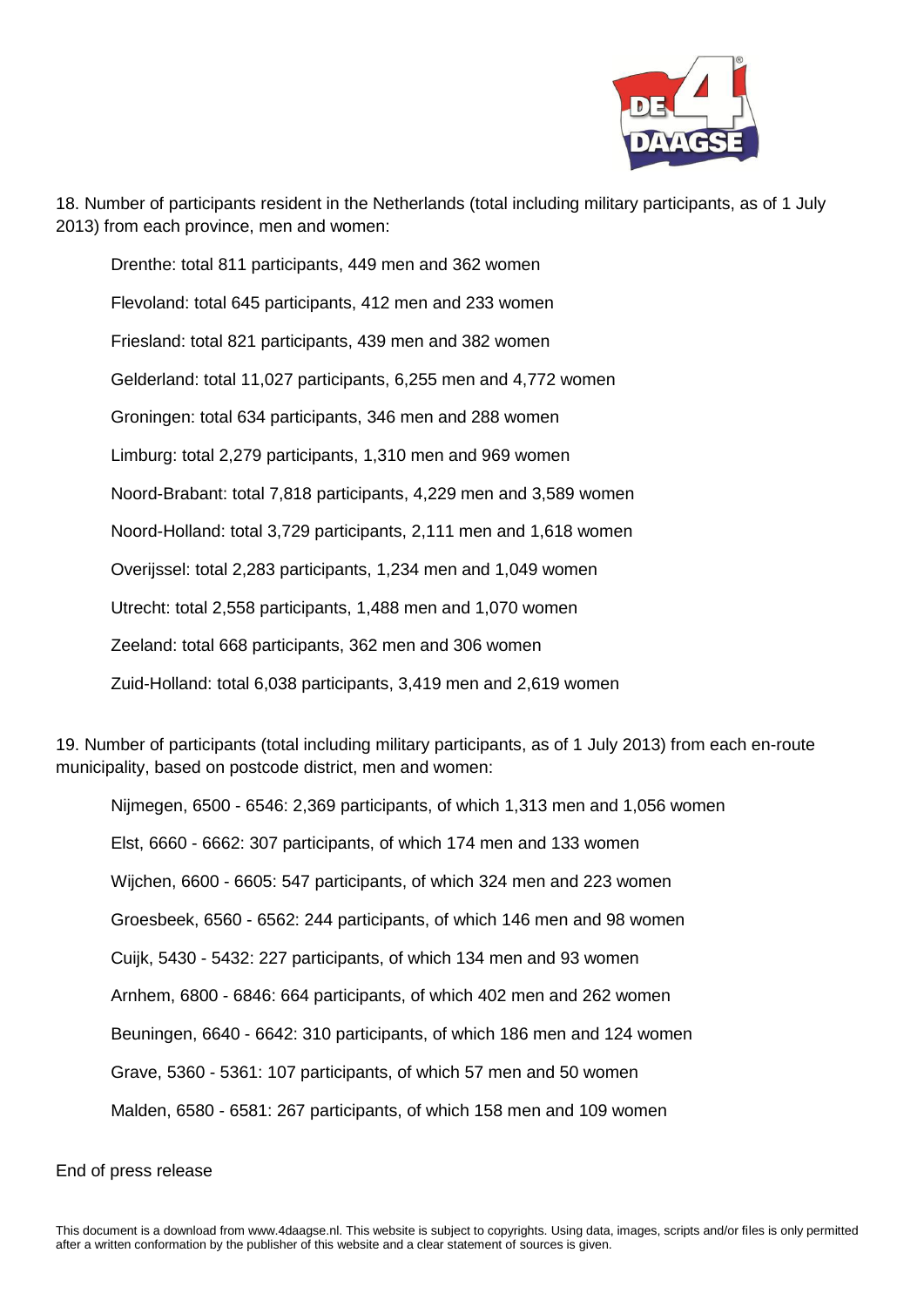

Press Release 2013.012, 4 July 2013

# **'Lent loop' to follow different route**

Just one major change has been made to the route of the 97th Four Days Marches, compared with 2012. The old 'Lent loop' in the early morning hours of the first day, the Day of Elst, will follow a different route, due to the laying of new roads and other construction works in the northern part of Nijmegen.

## **Left**

Walkers will now descend from the bridge over the River Waal along the slip road on the western side and, upon reaching Oosterhoutsedijk, will turn left onto Bemmelsedijk. After passing under the bridge, they will turn left again, taking the new cycle path and then Lentse Tuinstraat and Steltsestraat, before ending up back on the 'old' route on Lentse Schoolstraat.

## **Wijchen**

A minor change has also been made to the second day's route through Wijchen, due to the sports hall being used as a medical support post. The change affects the 30 and 40 kilometre military walkers and the 40 and 50-kilometre civilian walkers. Military participants and 30km walkers will take St. Jorispad over the Arcus grounds, straight on past the sports hall, to Valendrieseweg, ending up on their 'old' route. 50 and 40km walkers will also cross the Arcus grounds and take Campuslaan and St. Jorispad to end up on the 'old' route. The military resting area will be at the medical support post.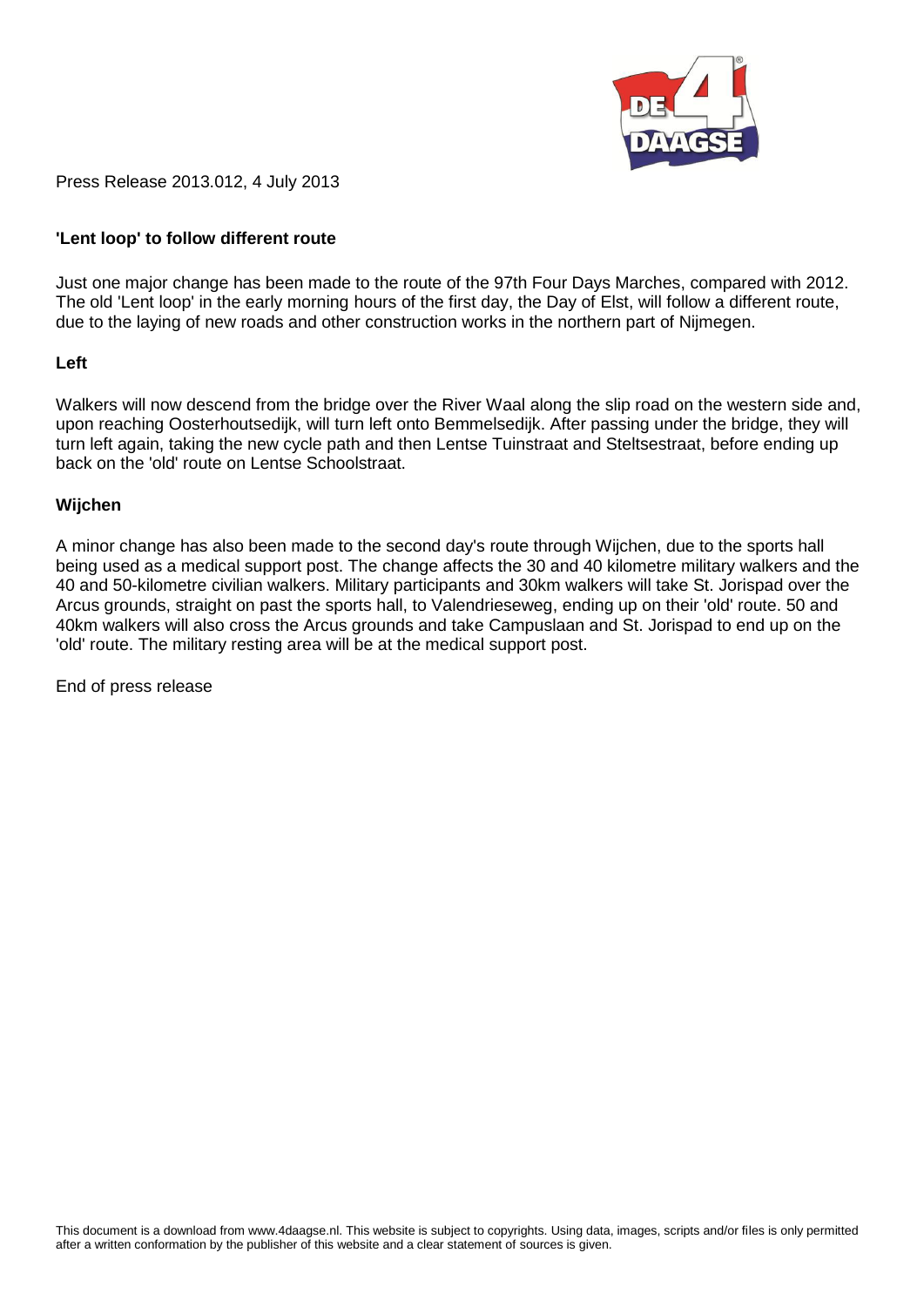

Press release 2013.014, 4 July 2013

# **Medical support increasingly 'on dry land'**

#### **Four Days Marches to set up medical support posts itself from now on**

During the upcoming Four Days Marches, there will be two major medical support posts instead of three. Now that Stichting DE 4DAAGSE is completely responsible for the organisation and set-up of the posts, locations on solid ground have been sought wherever possible.

Medical staff during the 97th Four Days Marches will now literally not always have 'both feet in the mud'. There are just four medical support posts left that are located in meadows. Solid ground has been found for the other posts, and the organisers have even come up with a 'luxury' solution for the second and last days, in the form of sports halls in Wijchen (Arcus sport complex), Beuningen (Tinnegieter sports hall) and Gassel.

#### **Paved areas**

The park on Stationstraat in Elst (opposite the Heinz entrance) and paved car parks near the Rijkerswoerdse Plassen recreational area and at Slijk-Ewijk beach park will be used on the Day of Elst. Support posts are still located in meadows on the third day however, at Oude Veerstoep in Mook and at the start of the Zevenheuvelenweg in Groesbeek.

Medical support posts can found on Kasteelsestraat (meadow) in Overasselt, in the sports hall on Julianaplein in Gassel and, as usual, in a meadow on Mook's Cuijksesteeg on the fourth day of the 97th Four Days Marches.

There will also be a smaller Dutch Red Cross medical support post on the 50km 'loops' (Huissen, Niftrik and Ottersum) as in previous years. These posts will use fixed infrastructure (cafe/restaurants).

#### **Catering**

The rest areas are referred to as 'medical support posts' from now on, because they will only offer medical care (by the Dutch Red Cross, the Dutch Society for Sports Massage (NGS), Service Medical and the Ministry of Defence) and toilets, in principle. "Our organisation will therefore not provide any catering or rest areas. However, catering will be provided at the sport halls and smaller medical posts," according to Gerard Beelen, member of Stichting DE 4DAAGSE's board.

## **Medical staff**

Due to austerity measures, the Ministry of Defence has withdrawn from the usual military rest areas with medical support posts. However, the Ministry will continue to supply medical staff who will contribute towards the medical support services for all military participants, including the international military contingents, as well as caring for civilian participants.

As a sponsor of the Four Days Marches, health insurer VGZ will also contribute towards the medical support posts. Gerard Beelen says, "So as to be sure we have enough medical staff, the Service Medical organisation, of which VGZ is a main sponsor, will be providing medical staff for the first time." A total of over 220 medical staff will be deployed along the route.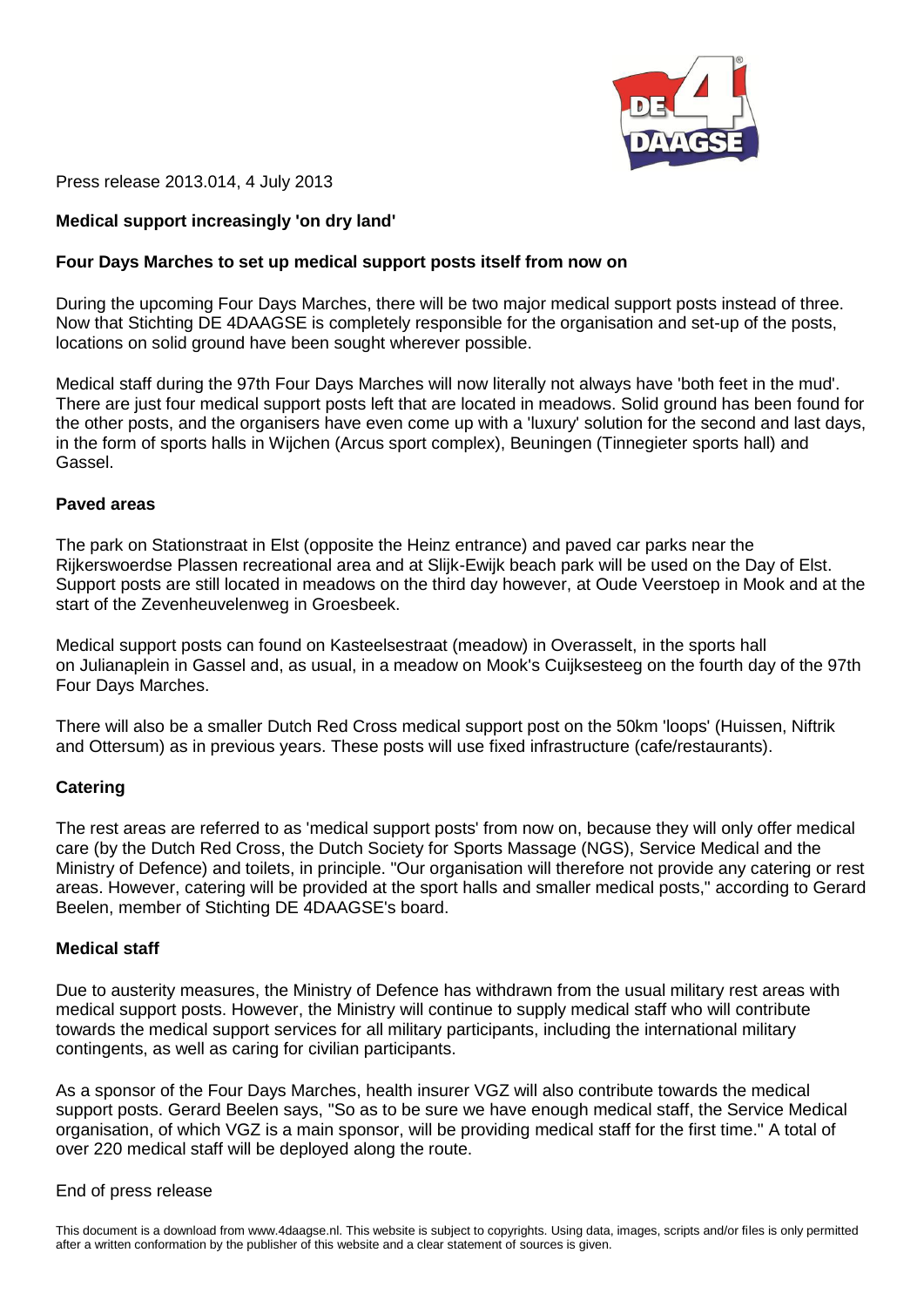

Press release 2013.015, 4 July 2013

# **What is the secret of successful ageing?**

#### **New Four Days Marches health study**

What is the secret of the healthy 'Golden Oldies', who participate in the Four Days Marches? Exercise physiologist Prof. Dr. Maria Hopman of the UMC St Radboud is trying to find out during the 97th Four Days Marches, in collaboration with health insurer VGZ. She is studying fifty walkers aged over 80, to get to the bottom of the role played by genes and behaviour in successful ageing.

Lifestyle questions are used to investigate the behaviour of the 'Golden Oldies' and subsequent generations, and the research is also looking at the participants' outlook on life - do optimistic people live longer? Can you influence such aspects (behaviour) or are they genetic?

The study will help to get to the bottom of the mysteries of getting old whilst staying healthy. The participants will be assessed and interviewed both during and after the Four Days Marches. As well as being interviewed, the participants will also take a temperature pill to see how over-80s respond to this intensive physical exercise.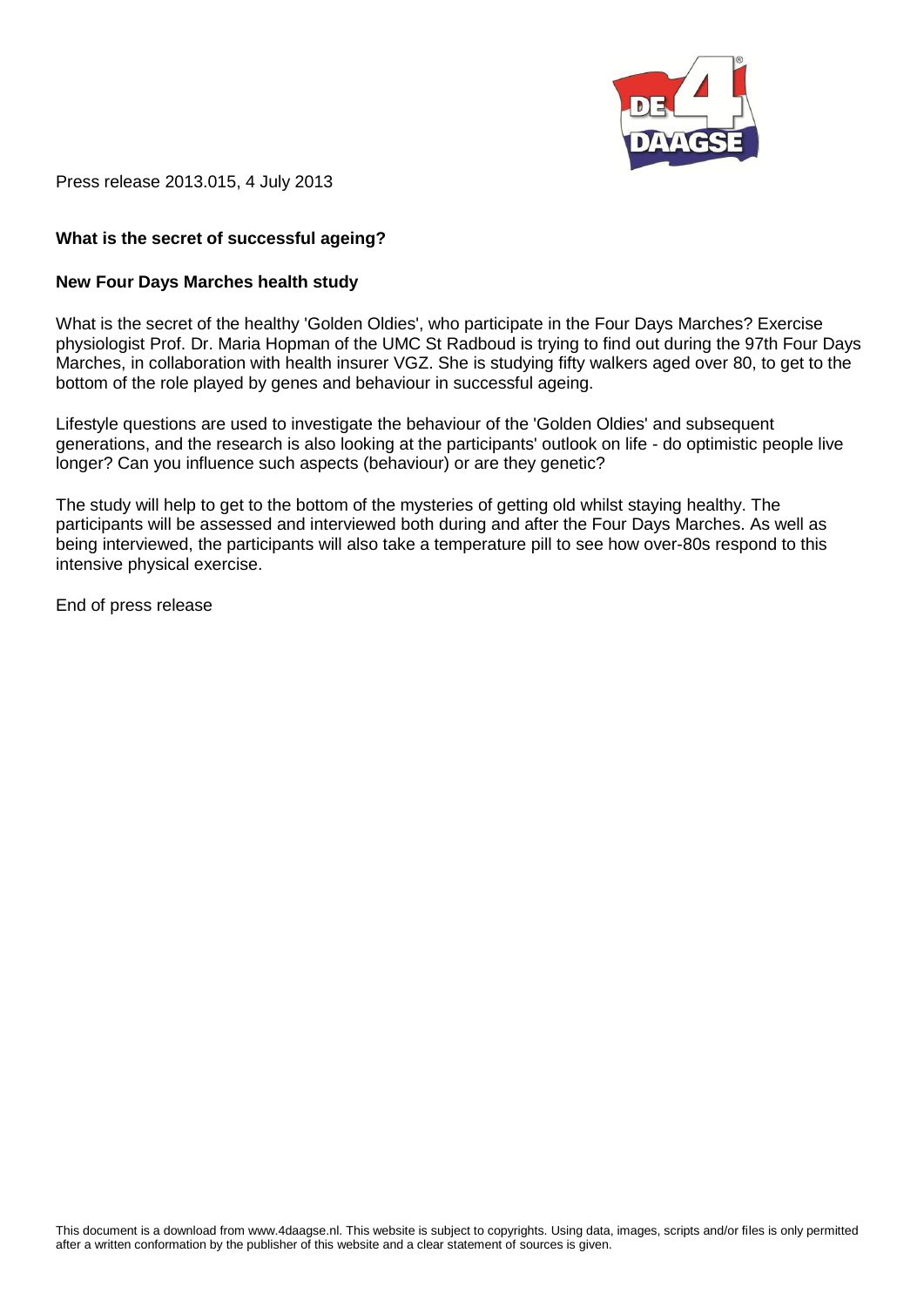

Press release 2013.018, 13 July 2013

## **News flash**

## **New Balance to stop sponsoring Four Days Marches**

The 97th Four Days Marches is the last edition to have the American sports and walking shoe brand New Balance

as its main sponsor. New Balance will cease to be a main sponsor of our event after 14 years. Hi-Tec will take over the sponsorship.

In a press release, New Balance stated that the achievements of both parties have been above and beyond their goals during the fourteen years of partnership betweenNew Balance and the Four Days Marches organisation. New Balance will now focus on new chances and opportunities.

In the beginning, sponsoring the Four Days Marches fitted in perfectly with New Balance's objective of becoming the world's favourite walking brand. New Balance has become one of the biggest walking brands in the Netherlands over the last few years. The launch of a specially developed Nijmegen shoe attested to the fact that walking as a sport and the promotion of the Four Days Marches as the world's biggest multiday walking event were taken very seriously. The Nijmegen shoe "has become the Netherlands' bestselling walking shoe over the last five years", according to Groupe Royer/New Balance.

New Balance announced that it will shift its main focus from 'event walkers' to recreational walkers who mainly walk for fun and for their health. "As of 2014, New Balance will enter into a multi-faceted partnership with the Royal Dutch

Touring Club, ANWB. This will see the American sports brand adopt the Netherlands' oldest walking route from Amsterdam to Arnhem, amongst other activities."

New Balance's successor was arranged just before the 2013 Four Days Marches. Hi-Tec will be the main sponsor of the Four Days Marches for three years, starting on 1 January 2014.

#### **Four Days Marches back at Beursplein 5**

The Four Days Marches will be paying a visit to Beursplein 5, the Netherlands' financial centre, once again this year.

Ron Adriaans, chairman of the 100th Four Days Marches Committee, which is preparing for a festive, memorable 100th edition of the Four Days Marches in 2016, will strike the gong to open the trading day on the Amsterdam Stock Exchange (AEX) at 09.00hrs on Tuesday 16 July. Ron Adriaans and several members of his Committee

have been invited to open the trading day at Beursplein 5.

#### **Minister Schippers to fire starting shot for 50km**

Minister Edith Schippers will fire the starting shot for the 50 kilometre walkers in the 97th Four Days Marches at 04.00hrs on Tuesday morning.

The minister will then briefly talk to the board and guests of Stichting DE 4DAAGSE, before mingling with the walkers waiting to start the 40 kilometre event at 05.15 hrs. Ms Schippers has also indicated that she would like to chat briefly with some of the organisation's volunteers.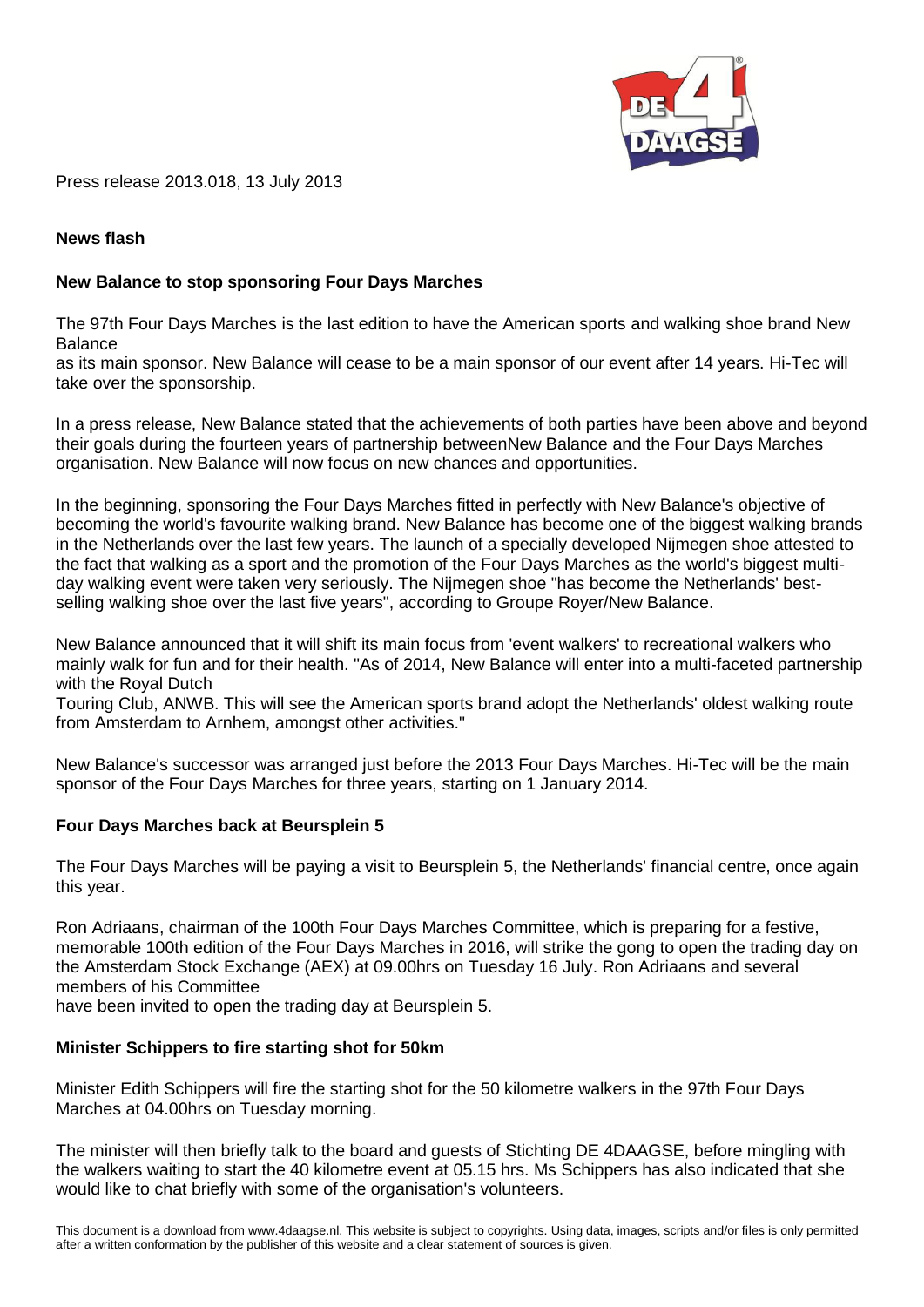

# **VriendenLoterij now known as VierdaagseLoterij**

A lottery called VierdaagseLoterij is being set up in close collaboration between VriendenLoterij and Stichting DE 4DAAGSE.

Participants signing up to the VierdaagseLoterij through a special promotional website will support the Four Days Marches with half of their stakes every month. The contributions from these participants will provide structural income for the Four Days Marches, which will partly be used to pay for the festivities relating to the  $100<sup>th</sup>$  edition of the Four Days Marches in 2016.

In order to support the promotion, VierdaagseLoterij will present performances by the popular DJ duo Wipneus & Pim on De Wedren. The music makers, who will be supported by a lively promotional team from VierdaagseLoterij, will draw their keen fans' attention to the additional prize package for the VierdaagseLoterij from Tuesday to Thursday.

A letter from VierdaagseLoterij will also be sent to hundreds of thousands of households in the Arnhem-Nijmegen area, calling upon people to take part.

# **Three signatures for agreement**

The long-term agreement between the Ministry of Defence, Nijmegen City Council and Stichting DE 4DAAGSE will be signed at 15.00hrs on Wednesday 17 July at military Four Days Marches Camp Heumensoord.

Army commander lieutenant General Mart de Kruif will sign the agreement on behalf of the Ministry of Defence, whilst Mayor Hubert Bruls and chairman Johan Willemstein will sign for Nijmegen City Council and Stichting DE 4DAAGSE respectively.

# **Four Days Marches Facebook page already has 11,225 likes**

The Four Days Marches Facebook account surpassed the 11,225 likes mark last week and is therefore the most popular means of communication used by the Four Days Marches, along with the official website (www.4daagse.nl).

# **British delegation to lay wreath in Beuningen**

Commander Brigadier J. E. Richardson will honour the six victims who lost their lives after an English bomber was shot down over Beuningen 70 years ago during WWII by laying a wreath on behalf of the British Four Days Marches military contingent on Wednesday 17 July.

The wreath will be laid in exactly the place where the bomber crashed on 23 June 1943, at Beuningse Veld (at the bottom of the bank of the Verlengde Wilhelminalaan viaduct south of the A73). This is right on the Four Days Marches route on the second day. The wreath will be laid by Brigadier Richardson in the presence of Mayor of Beuningen Carol van Eert and Bertil Bruisten, son of eyewitness Ab Bruisten (81), who will be unable to attend at 09.15 hrs as he will be walking the Four Days Marches himself.

#### **Background**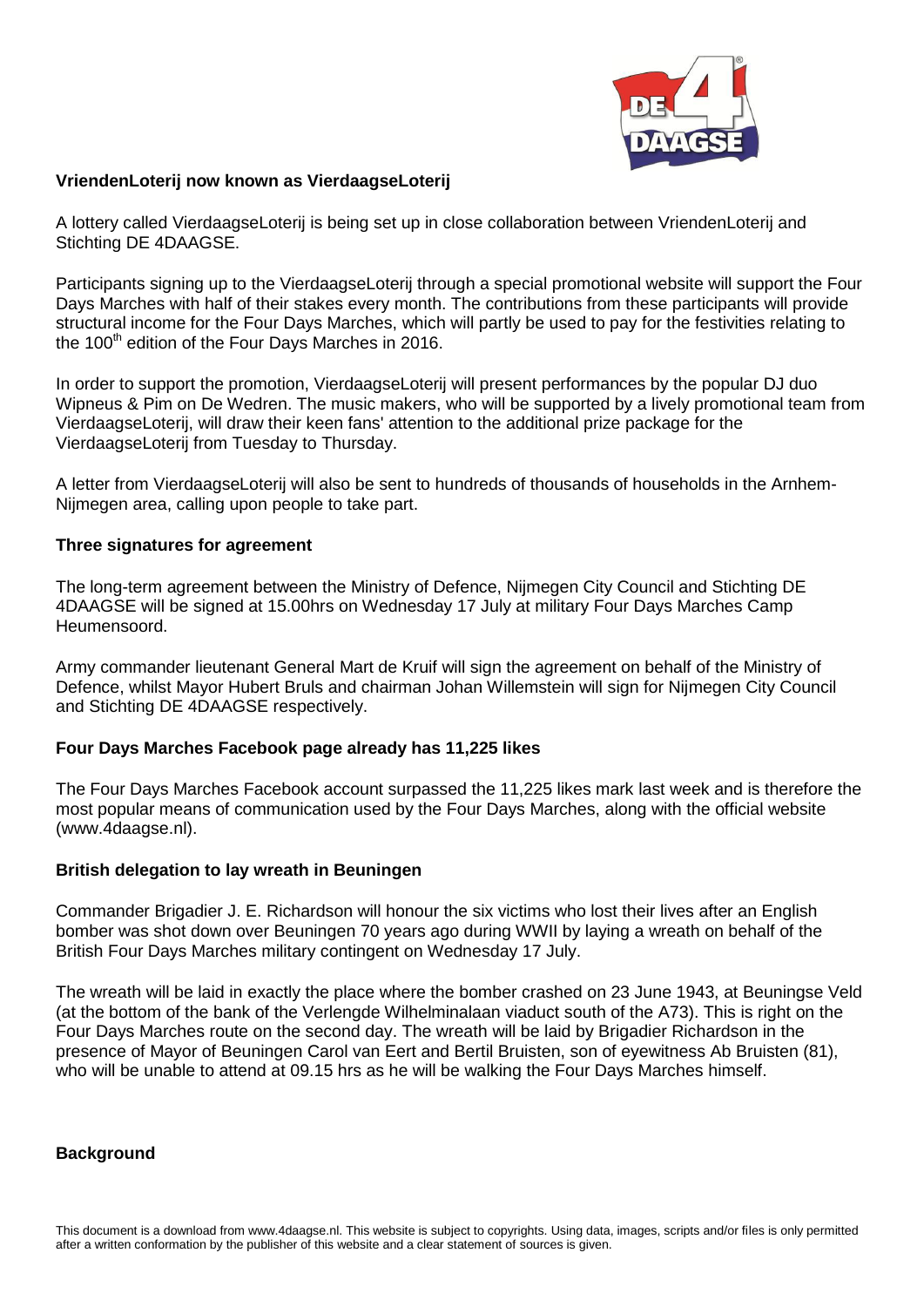

23 June 2013 marked the 70th anniversary of the English bomber crashing in Beuningen. The aeroplane was shot down by German anti-aircraft guns, and all six Brits on board were killed in a massive blaze, except the pilot, who had parachuted to Hees, near Nijmegen. The war monument near the Cornelius church in Beuningen features the aeroplane's propeller, as well as the names of the Brits who died. Beuningen's annual remembrance ceremony on 4 May is held at this monument.

A fine book describing and commemorating the last 'Eight Minutes to Beuningen' was published in 2012 by Tim Barlow, whose great-uncle, Jack Osborne, was a flight engineer on board that aeroplane.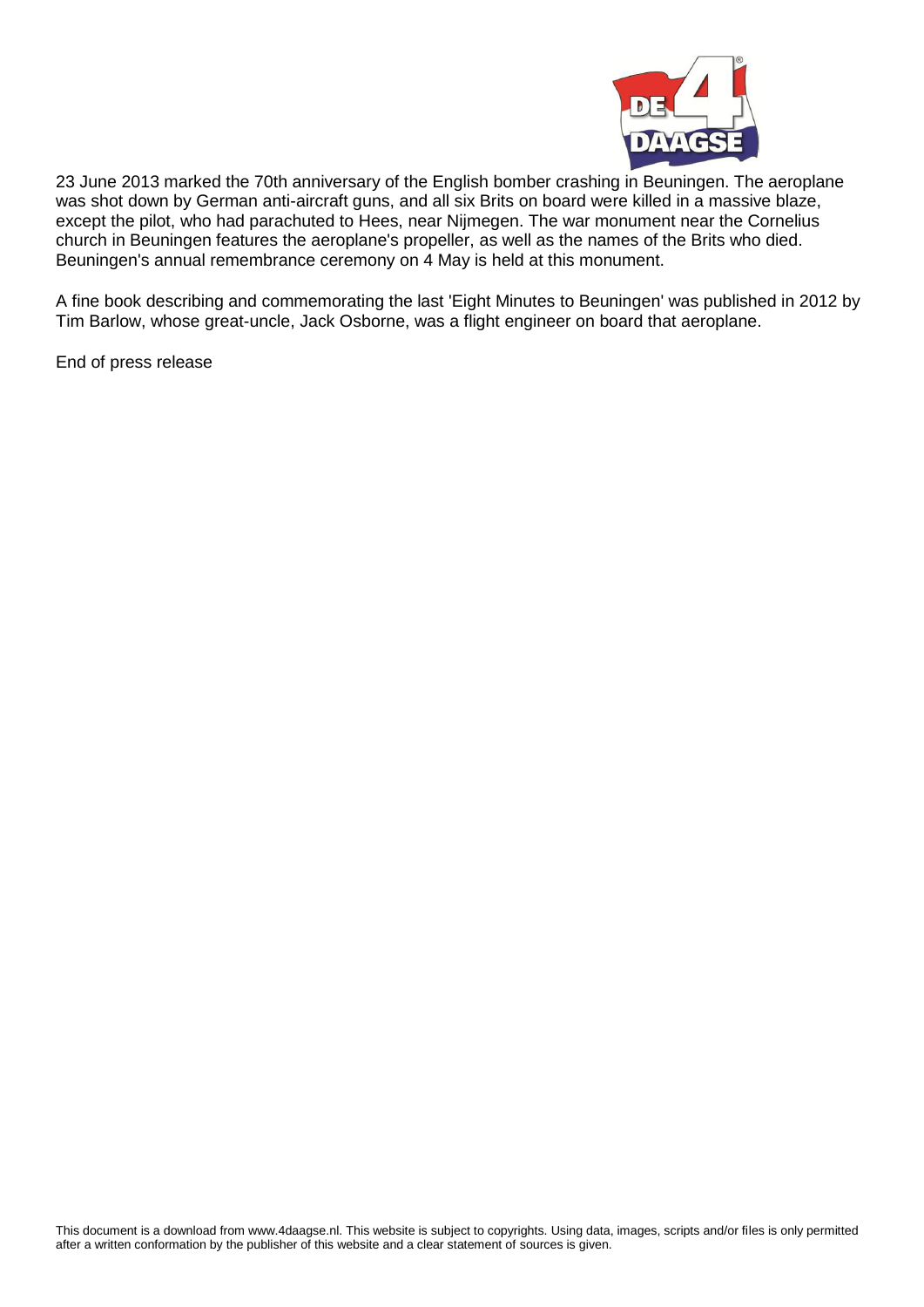

Press release 2013.022 - 18 July 2013

# **Myths about registration for the Four Days Marches**

The criteria governing registration for the 98th Four Days Marches in 2014 will not be announced until early 2014, just before registration opens. In order to nip any myths in the bud, Stichting DE 4DAAGSE would like to emphasise that no preferential treatment for subsequent editions of the Four Days Marches will be gained by simply starting the 97th edition and not completing the marches in accordance with the regulations.

The regulations for the 97th Four Days Marches and earlier editions state that anyone who has ever completed the Four Days Marches in accordance with the regulations and gained reward 1 shall be exempt from the draw for the next edition. The 'Restriction Protocol', which determines the maximum number of registrations permitted, clearly states:

If the maximum number of registrations (46,000 for the 97th Four Days Marches) is exceeded, a draw will be held amongst those who have registered to take part in the 97th Four Days Marches with the intention of gaining reward 1.

#### **Rumours**

"Rumours are going around of the strangest, completely made-up rules that would supposedly enable aspiring Four Days Marches walkers to avoid a draw. Don't believe any of it. The rules set out in the Board of Stichting DE 4DAAGSE's Restriction Protocol are the only valid ones," explains André Sonneville, spokesperson for Stichting DE 4DAAGSE.

"The Restriction Protocol is reviewed and determined every year, following thorough evaluations of the previous Four Days Marches. Decisions are made in November and December, and then communicated in January of the new year, so that walkers are informed in good time of the registration procedure for the upcoming edition."

Prior to the 97th Four Days Marches, Johan Willemstein, chairman of Stichting DE 4DAAGSE, announced that the Restriction Protocol for the 100th Four Days Marches in 2016 would be published in spring 2014. "This way, absolutely everyone will know the procedure for the anniversary edition of the Four Days Marches in good time."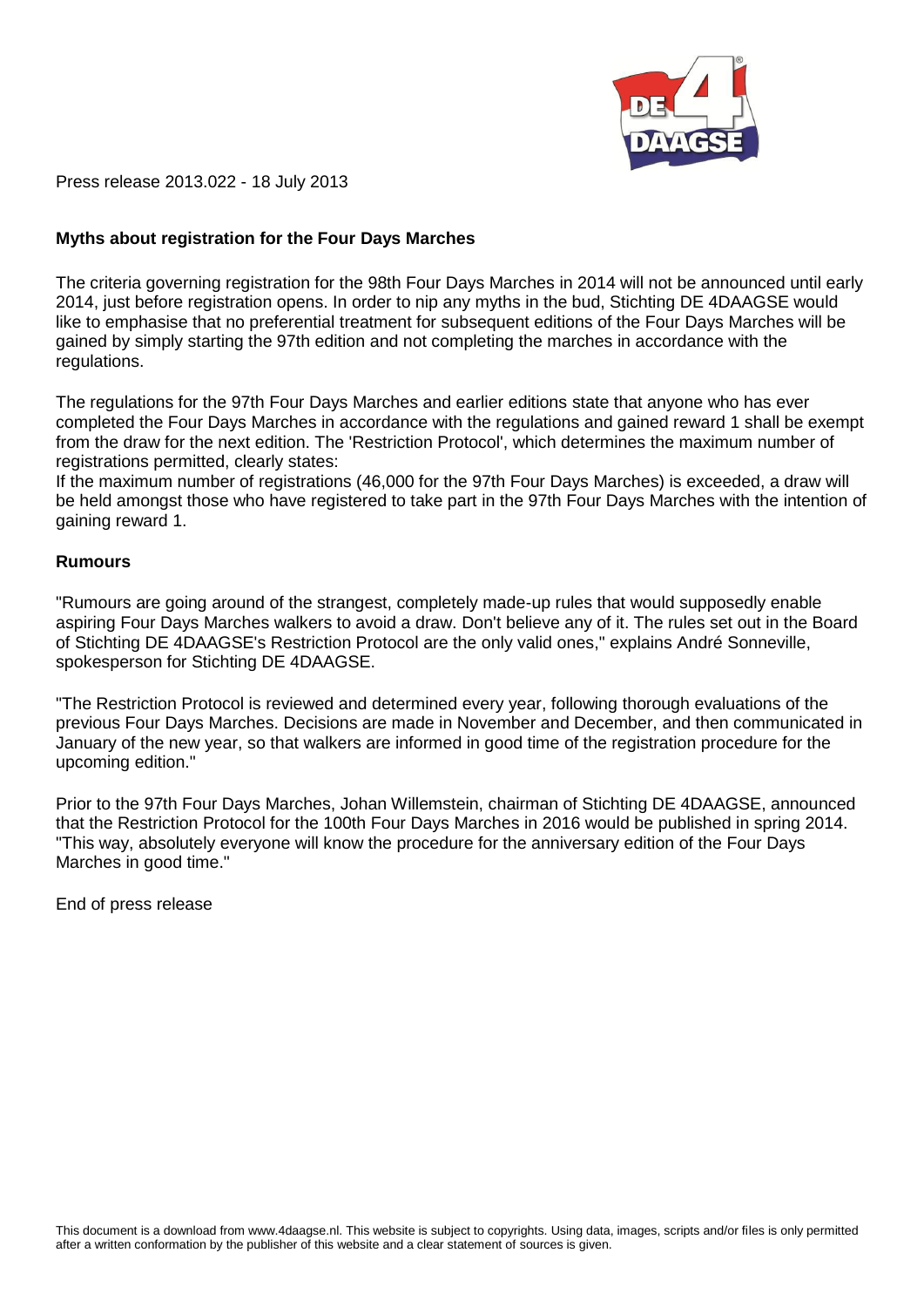

Press release 2013.023 - 19 July 2013

## **Four Days Marches thanks its main sponsor New Balance**

After fourteen years as the Four Days Marches' main sponsor, [New Balance](http://www.newbalance.nl/) is fulfilling this role for the last time in 2013. The shoe brand HI-TEC will take over from 2014, and shall remain linked to the Four Days Marches until at least 2016.

During the reception for guests prior to the entry, march leader Johan Willemstein took the highly notable step of addressing the departing main sponsor directly. "I do not usually mention the names of our close collaboration partners at this point," he said. "But I would like to make one exception this year to address our main sponsor New Balance. We have collaborated in a fantastic brand fit for fourteen years [...], and the sponsorship has always been activated in a fine manner. This will now come to an end. Not because we have argued, but in mutual consultation, taking into account the consequences of a changed market strategy. [...] Many thanks for your commitment, support, trustworthiness and friendship!"

Willemstein's words met with great applause for the brand that has been linked to the world's biggest multiday walking event for so long.